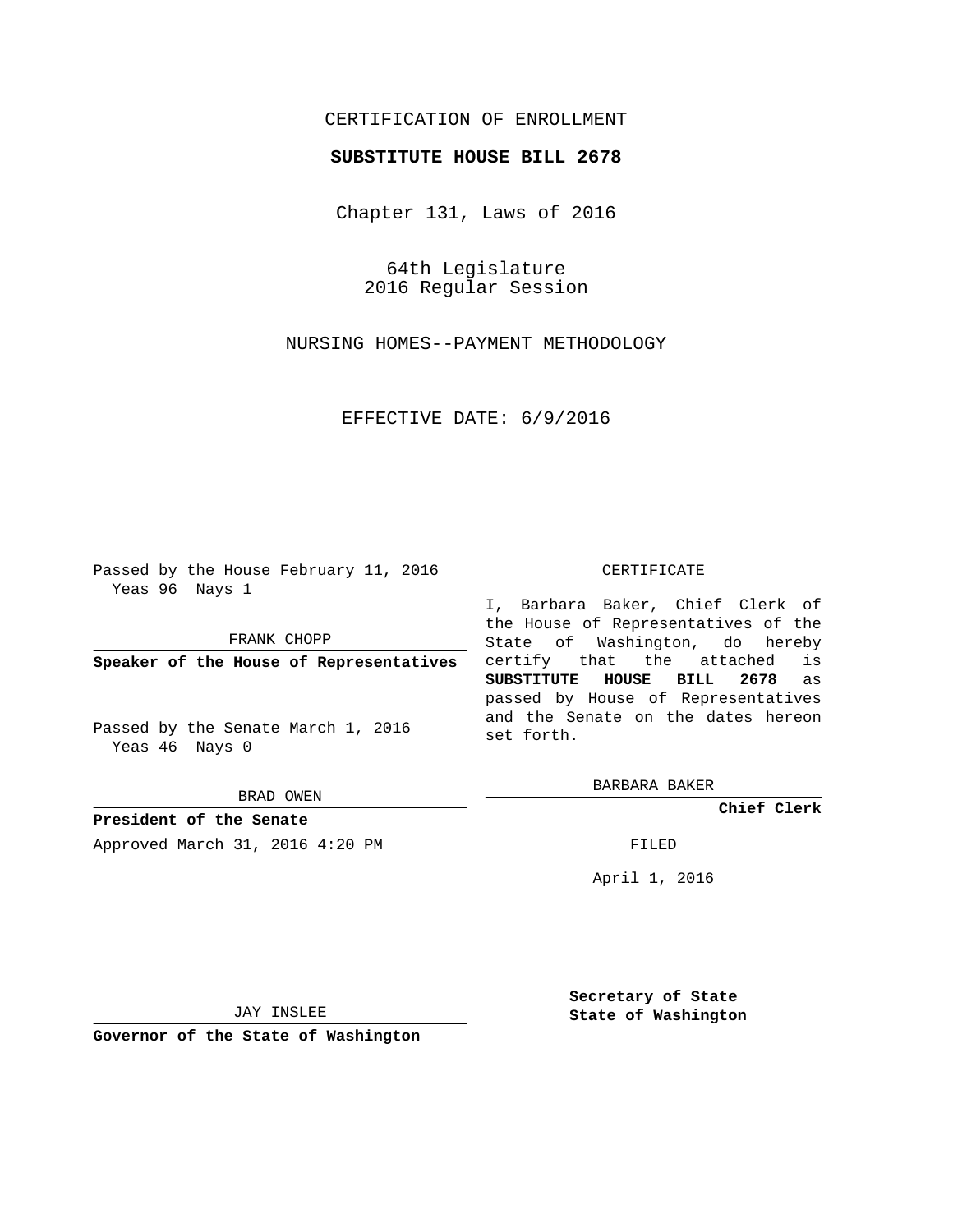## **SUBSTITUTE HOUSE BILL 2678**

Passed Legislature - 2016 Regular Session

**State of Washington 64th Legislature 2016 Regular Session**

**By** House Appropriations (originally sponsored by Representatives Schmick, Cody, and Van De Wege)

READ FIRST TIME 02/02/16.

 AN ACT Relating to nursing home facilities; amending RCW 74.46.561, 74.42.360, 74.46.020, 74.46.501, 74.46.835, and 74.46.581; reenacting and amending RCW 74.42.010; repealing RCW 74.46.803, 74.46.807, 74.46.437, and 74.46.439; and prescribing penalties.

BE IT ENACTED BY THE LEGISLATURE OF THE STATE OF WASHINGTON:

 **Sec. 1.** RCW 74.46.561 and 2015 2nd sp.s. c 2 s 4 are each 7 amended to read as follows:

 (1) The legislature adopts a new system for establishing nursing home payment rates beginning July 1, 2016. Any payments to nursing homes for services provided after June 30, 2016, must be based on the new system. The new system must be designed in such a manner as to decrease administrative complexity associated with the payment methodology, reward nursing homes providing care for high acuity residents, incentivize quality care for residents of nursing homes, and establish minimum staffing standards for direct care.

 (2) The new system must be based primarily on industry-wide costs, and have three main components: Direct care, indirect care, 18 and capital.

 (3) The direct care component must include the direct care and therapy care components of the previous system, along with food, laundry, and dietary services. Direct care must be paid at a fixed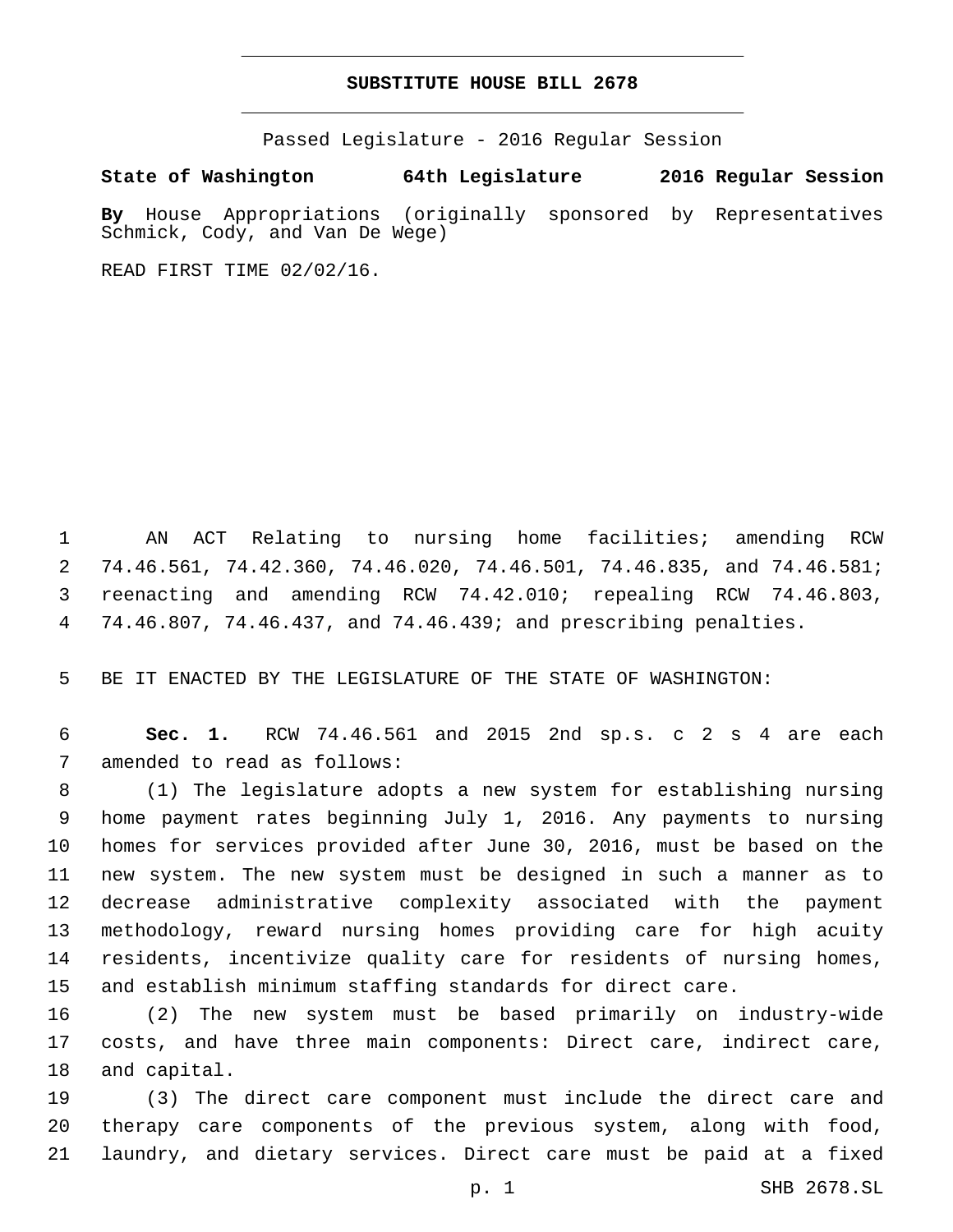1 rate, based on one hundred percent or greater of ((facility-wide)) statewide case mix neutral median costs. Direct care must be performance-adjusted for acuity every six months, using case mix 4 principles. Direct care must be regionally adjusted (( $\text{f}_{\text{O}}$ ) nonmetropolitan and metropolitan statistical areas)) using county wide wage index information available through the United States department of labor's bureau of labor statistics. There is no minimum occupancy for direct care. The direct care component rate allocations calculated in accordance with this section must be adjusted to the 10 extent necessary to comply with RCW 74.46.421.

 (4) The indirect care component must include the elements of administrative expenses, maintenance costs, and housekeeping services from the previous system. A minimum occupancy assumption of ninety percent must be applied to indirect care. Indirect care must be paid 15 at a fixed rate, based on ninety percent or greater of ((facility-16 wide)) statewide median costs. ((Indirect care must be regionally 17 adjusted for nonmetropolitan and metropolitan statistical areas.)) The indirect care component rate allocations calculated in accordance with this section must be adjusted to the extent necessary to comply with RCW 74.46.421.

 (5) The capital component must use a fair market rental system to set a price per bed. The capital component must be adjusted for the age of the facility, and must use a minimum occupancy assumption of 24 ninety percent.

 (a) Beginning July 1, 2016, the fair rental rate allocation for each facility must be determined by multiplying the allowable nursing home square footage in (c) of this subsection by the RS means rental 28 rate in (d) of this subsection and by the number of licensed beds yielding the gross unadjusted building value. An equipment allowance of ten percent must be added to the unadjusted building value. The sum of the unadjusted building value and equipment allowance must then be reduced by the average age of the facility as determined by (e) of this subsection using a depreciation rate of one and one-half percent. The depreciated building and equipment plus land valued at ten percent of the gross unadjusted building value before depreciation must then be multiplied by the rental rate at seven and one-half percent to yield an allowable fair rental value for the land, building, and equipment.

 (b) The fair rental value determined in (a) of this subsection must be divided by the greater of the actual total facility census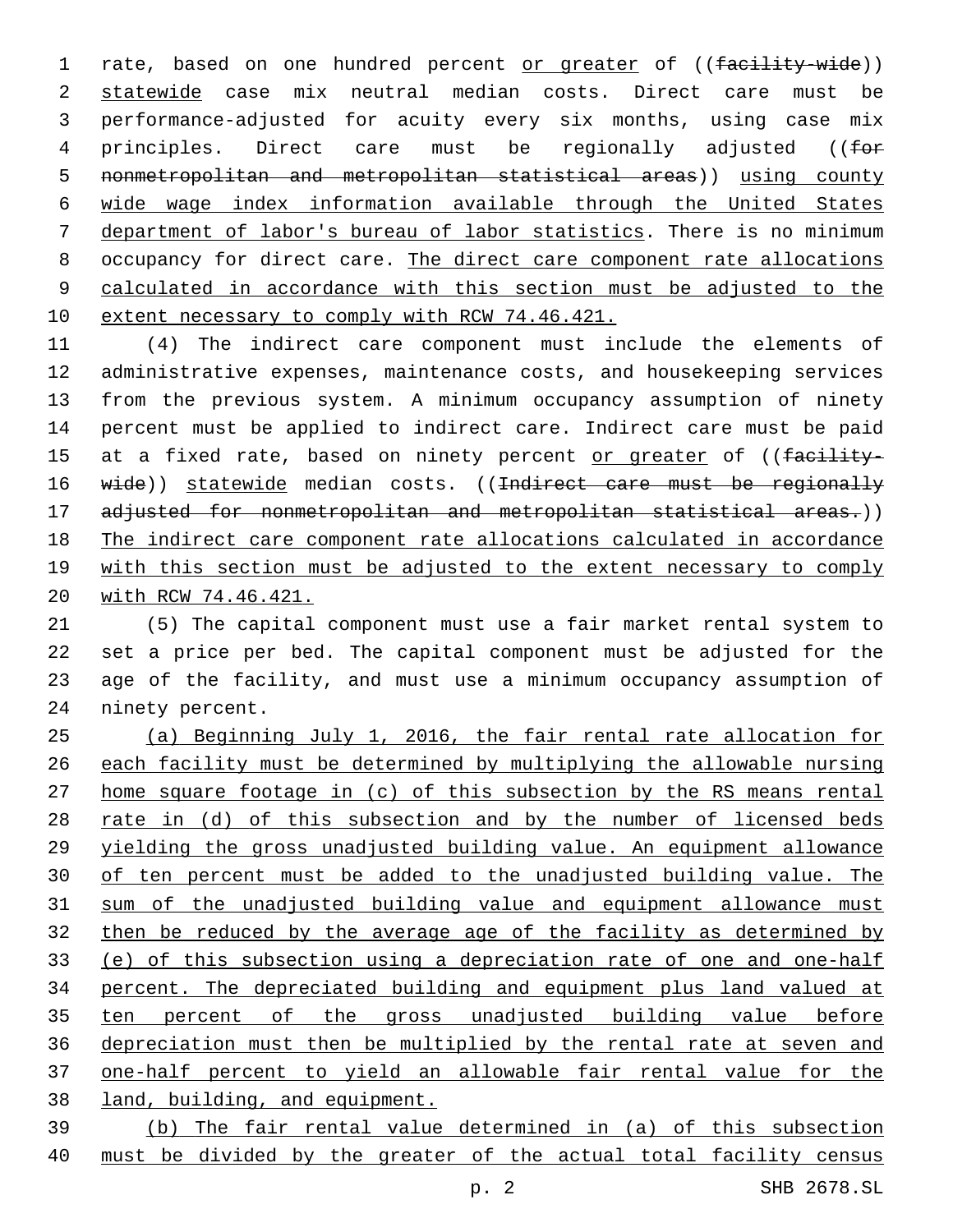from the prior full calendar year or imputed census based on the number of licensed beds at ninety percent occupancy.

 (c) For the rate year beginning July 1, 2016, all facilities must be reimbursed using four hundred square feet. For the rate year beginning July 1, 2017, allowable nursing facility square footage must be determined using the total nursing facility square footage as reported on the medicaid cost reports submitted to the department in compliance with this chapter. The maximum allowable square feet per bed may not exceed four hundred fifty.

10 (d) Each facility must be paid at eighty-three percent or greater of the median nursing facility RS means construction index value per square foot for Washington state. The department may use updated RS means construction index information when more recent square footage 14 data becomes available. The statewide value per square foot must be indexed based on facility zip code by multiplying the statewide value per square foot times the appropriate zip code based index. For the purpose of implementing this section, the value per square foot effective July 1, 2016, must be set so that the weighted average FRV rate is not less than ten dollars and eighty cents ppd. The capital component rate allocations calculated in accordance with this section 21 must be adjusted to the extent necessary to comply with RCW 74.46.421.

 (e) The average age is the actual facility age reduced for significant renovations. Significant renovations are defined as those renovations that exceed two thousand dollars per bed in a calendar year as reported on the annual cost report submitted in accordance with this chapter. For the rate beginning July 1, 2016, the department shall use renovation data back to 1994 as submitted on facility cost reports. Beginning July 1, 2016, facility ages must be reduced in future years if the value of the renovation completed in any year exceeds two thousand dollars times the number of licensed beds. The cost of the renovation must be divided by the accumulated depreciation per bed in the year of the renovation to determine the equivalent number of new replacement beds. The new age for the facility is a weighted average with the replacement bed equivalents reflecting an age of zero and the existing licensed beds, minus the new bed equivalents, reflecting their age in the year of the renovation. At no time may the depreciated age be less than zero or greater than forty-four years.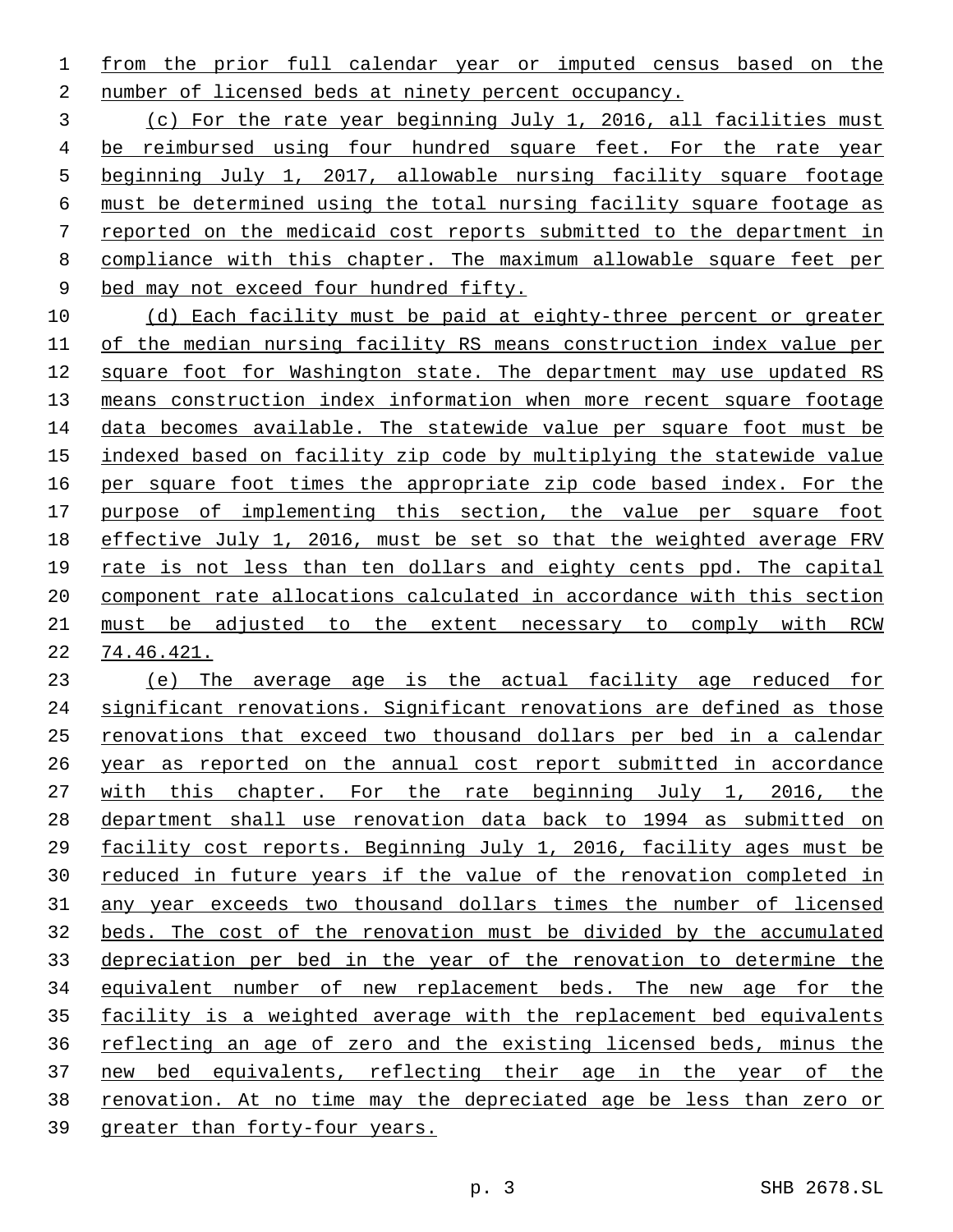(f) A nursing facility's capital component rate allocation must be rebased annually, effective July 1, 2016, in accordance with this section and this chapter.

 (6) A quality incentive must be offered as a rate enhancement 5 beginning July 1, 2016.

 (a) An enhancement no larger than five percent and no less than one percent of the statewide average daily rate must be paid to facilities that meet or exceed the standard established for the quality incentive. All providers must have the opportunity to earn 10 the full quality incentive payment. ((The department must recommend 11 four to six measures to become the standard for the quality 12 incentive, and must describe a system for rewarding incremental 13 improvement related to these four to six measures, within the report 14 to the legislature described in section 6, chapter 2, Laws of 2015 15 2nd sp. sess. Infection rates, pressure ulcers, staffing turnover, fall prevention, utilization of antipsychotic medication, and hospital readmission rates are examples of measures that may be 18 established for the quality incentive.))

 (b) The quality incentive component must be determined by calculating an overall facility quality score composed of four to six quality measures. For fiscal year 2017 there shall be four quality measures, and for fiscal year 2018 there shall be six quality measures. Initially, the quality incentive component must be based on minimum data set quality measures for the percentage of long-stay residents who self-report moderate to severe pain, the percentage of 26 high-risk long-stay residents with pressure ulcers, the percentage of long-stay residents experiencing one or more falls with major injury, 28 and the percentage of long-stay residents with a urinary tract infection. Quality measures must be reviewed on an annual basis by a 30 stakeholder work group established by the department. Upon review, quality measures may be added or changed. The department may risk adjust individual quality measures as it deems appropriate.

 (c) The facility quality score must be point based, using at a minimum the facility's most recent available three-quarter average CMS quality data. Point thresholds for each quality measure must be established using the corresponding statistical values for the quality measure (QM) point determinants of eighty QM points, sixty QM points, forty QM points, and twenty QM points, identified in the most recent available five-star quality rating system technical user's guide published by the center for medicare and medicaid services.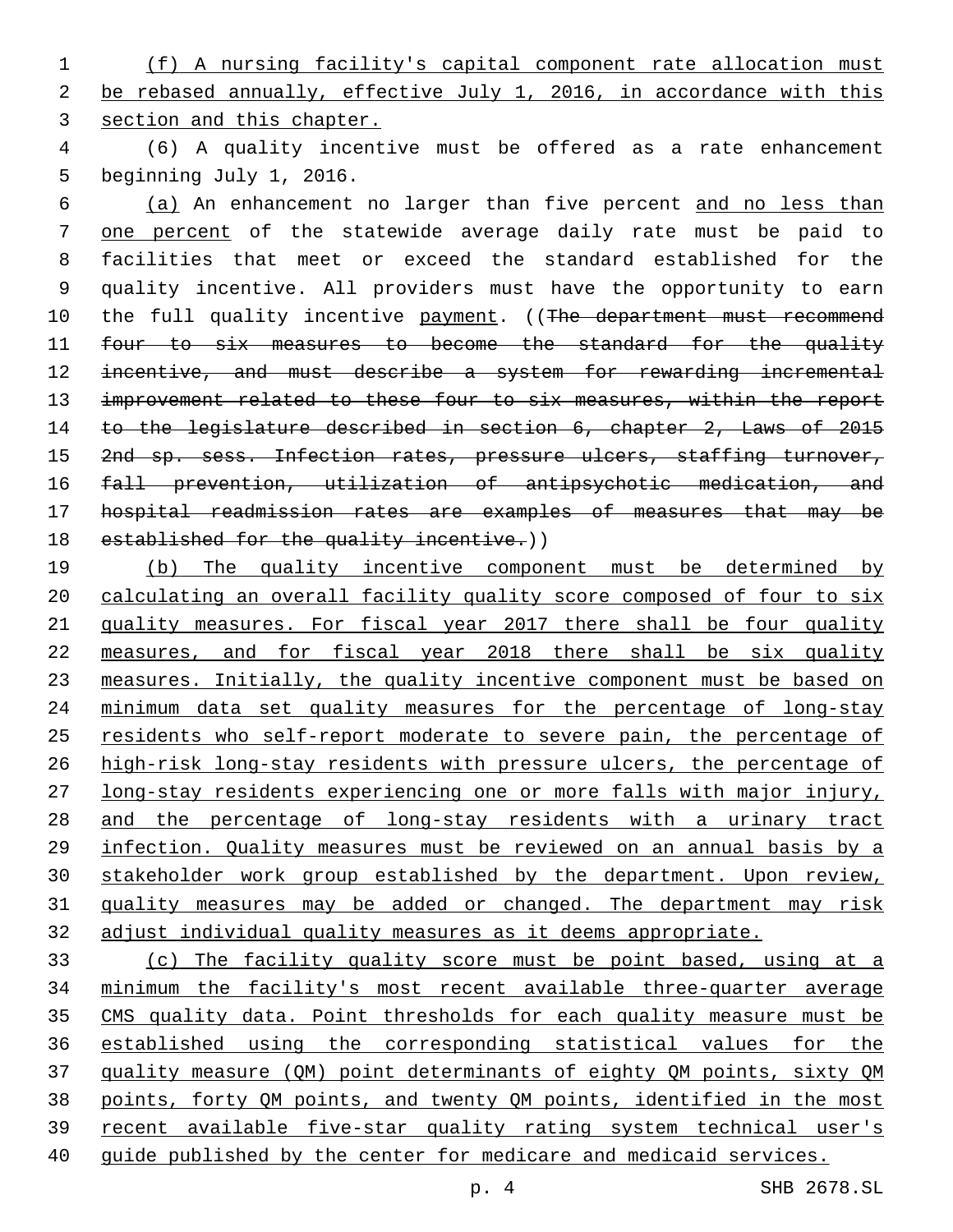(d) Facilities meeting or exceeding the highest performance threshold (Top level) for a quality measure receive twenty-five points. Facilities meeting the second highest performance threshold receive twenty points. Facilities meeting the third level of performance threshold receive fifteen points. Facilities in the bottom performance threshold level receive no points. Points from all quality measures must then be summed into a single aggregate quality score for each facility.

 (e) Facilities receiving an aggregate quality score of eighty percent of the overall available total score or higher must be placed in the highest tier (Tier V), facilities receiving an aggregate score of between seventy and seventy-nine percent of the overall available 13 total score must be placed in the second highest tier (Tier IV), 14 facilities receiving an aggregate score of between sixty and sixty-15 nine percent of the overall available total score must be placed in the third highest tier (Tier III), facilities receiving an aggregate score of between fifty and fifty-nine percent of the overall available total score must be placed in the fourth highest tier (Tier II), and facilities receiving less than fifty percent of the overall available total score must be placed in the lowest tier (Tier I).

 (f) The tier system must be used to determine the amount of each facility's per patient day quality incentive component. The per patient day quality incentive component for Tier IV is seventy-five percent of the per patient day quality incentive component for Tier 25 V, the per patient day quality incentive component for Tier III is fifty percent of the per patient day quality incentive component for Tier V, and the per patient day quality incentive component for Tier II is twenty-five percent of the per patient day quality incentive component for Tier V. Facilities in Tier I receive no quality incentive component.

- (g) Tier system payments must be set in a manner that ensures that the entire biennial appropriation for the quality incentive program is allocated.
- (h) Facilities with insufficient three-quarter average CMS quality data must be assigned to the tier corresponding to their five-star quality rating. Facilities with a five-star quality rating must be assigned to the highest tier (Tier V) and facilities with a one-star quality rating must be assigned to the lowest tier (Tier I). The use of a facility's five-star quality rating shall only occur in the case of insufficient CMS minimum data set information.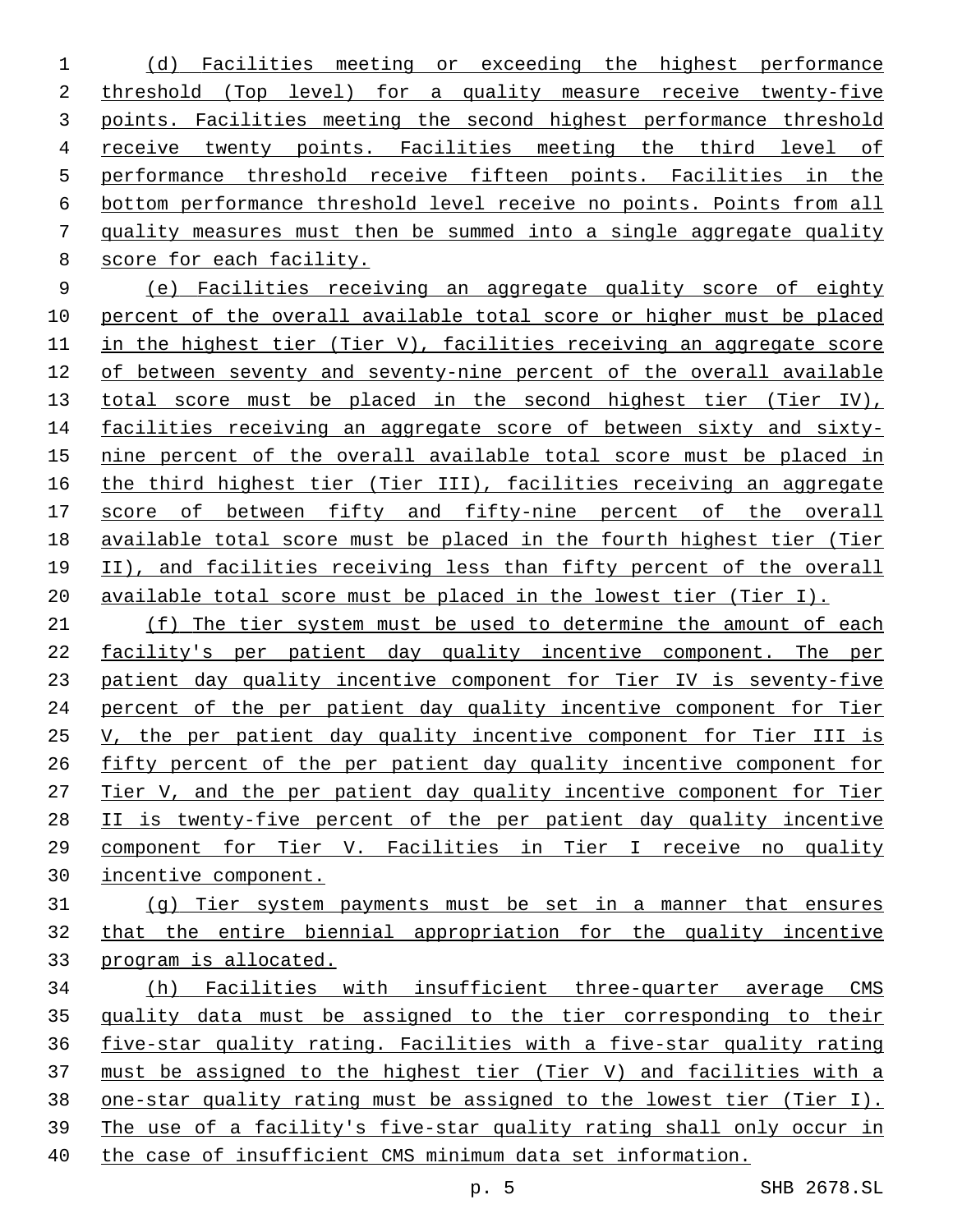(i) The quality incentive rates must be adjusted semiannually on July 1 and January 1 of each year using, at a minimum, the most recent available three-quarter average CMS quality data.

 (j) Beginning July 1, 2017, the percentage of short-stay residents who newly received an antipsychotic medication must be added as a quality measure. The department must determine the quality incentive thresholds for this quality measure in a manner consistent with those outlined in (b) through (h) of this subsection using the centers for medicare and medicaid services quality data.

 (k) Beginning July 1, 2017, the percentage of direct care staff 11 turnover must be added as a quality measure using the centers for medicare and medicaid services' payroll-based journal and nursing home facility payroll data. Turnover is defined as an employee 14 departure. The department must determine the quality incentive thresholds for this quality measure using data from the centers for medicare and medicaid services' payroll-based journal, unless such data is not available, in which case the department shall use direct care staffing turnover data from the most recent medicaid cost report.

 (7) Reimbursement of the safety net assessment imposed by chapter 74.48 RCW and paid in relation to medicaid residents must be 22 continued.

 (8) The direct care and indirect care components must be rebased in even-numbered years, beginning with rates paid on July 1, 2016. Rates paid on July 1, 2016, must be based on the 2014 calendar year cost report. On a percentage basis, after rebasing, the department must confirm that the statewide average daily rate has increased at least as much as the average rate of inflation, as determined by the skilled nursing facility market basket index published by the centers for medicare and medicaid services, or a comparable index. If after rebasing, the percentage increase to the statewide average daily rate is less than the average rate of inflation for the same time period, the department is authorized to increase rates by the difference between the percentage increase after rebasing and the average rate of inflation.35

 (9) The direct care component provided in subsection (3) of this section is subject to the reconciliation and settlement process provided in RCW 74.46.022(6). Beginning July 1, 2016, pursuant to rules established by the department, funds that are received through the reconciliation and settlement process provided in RCW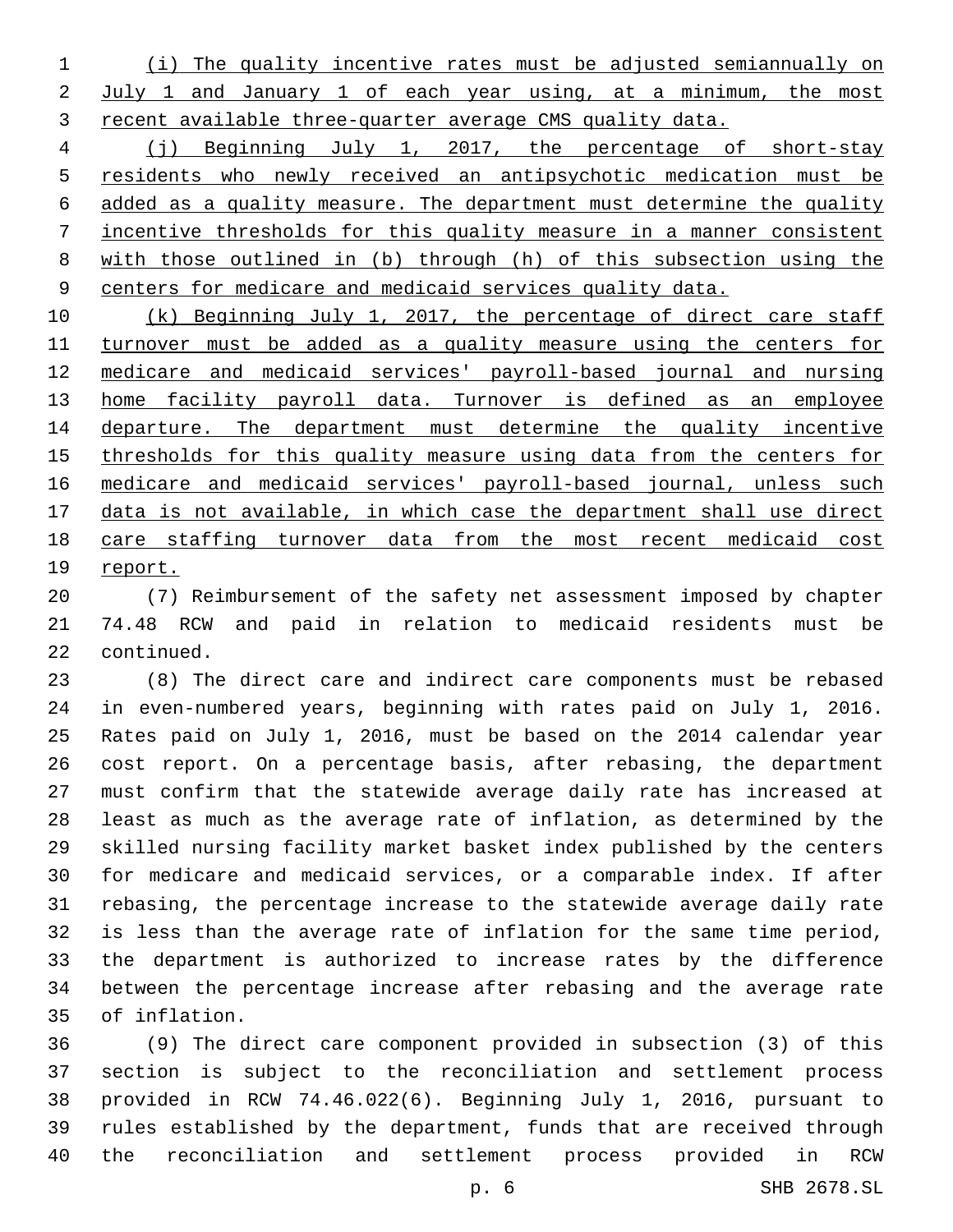74.46.022(6) must be used for technical assistance, specialized training, or an increase to the quality enhancement established in subsection (6) of this section. The legislature intends to review the utility of maintaining the reconciliation and settlement process under a price-based payment methodology, and may discontinue the reconciliation and settlement process after the 2017-2019 fiscal biennium.7

 (10) Compared to the rate in effect June 30, 2016, including all cost components and rate add-ons, no facility may receive a rate reduction of more than one percent on July 1, 2016, more than two percent on July 1, 2017, or more than five percent on July 1, 2018. To ensure that the appropriation for nursing homes remains cost neutral, the department is authorized to cap the rate increase for 14 facilities in fiscal years 2017, 2018, and 2019.

 **Sec. 2.** RCW 74.42.360 and 2015 2nd sp.s. c 2 s 7 are each 16 amended to read as follows:

 (1) The facility shall have staff on duty twenty-four hours daily sufficient in number and qualifications to carry out the provisions of RCW 74.42.010 through 74.42.570 and the policies, 20 responsibilities, and programs of the facility.

 (2) The department shall institute minimum staffing standards for nursing homes. Beginning July 1, 2016, facilities must provide a minimum of 3.4 hours per resident day of direct care. Direct care 24 ((includes registered nurses, licensed practical nurses, and 25 certified nursing assistants)) staff has the same meaning as defined in RCW 74.42.010. The minimum staffing standard includes the time when such staff are providing hands-on care related to activities of daily living and nursing-related tasks, as well as care planning. The legislature intends to increase the minimum staffing standard to 4.1 hours per resident day of direct care, but the effective date of a standard higher than 3.4 hours per resident day of direct care will be identified if and only if funding is provided explicitly for an increase of the minimum staffing standard for direct care.

 (a) The department shall establish in rule a system of compliance of minimum direct care staffing standards by January 1, 2016. Oversight must be done at least quarterly using the center for medicare and medicaid service's payroll based journal and nursing 38 home facility census and payroll data.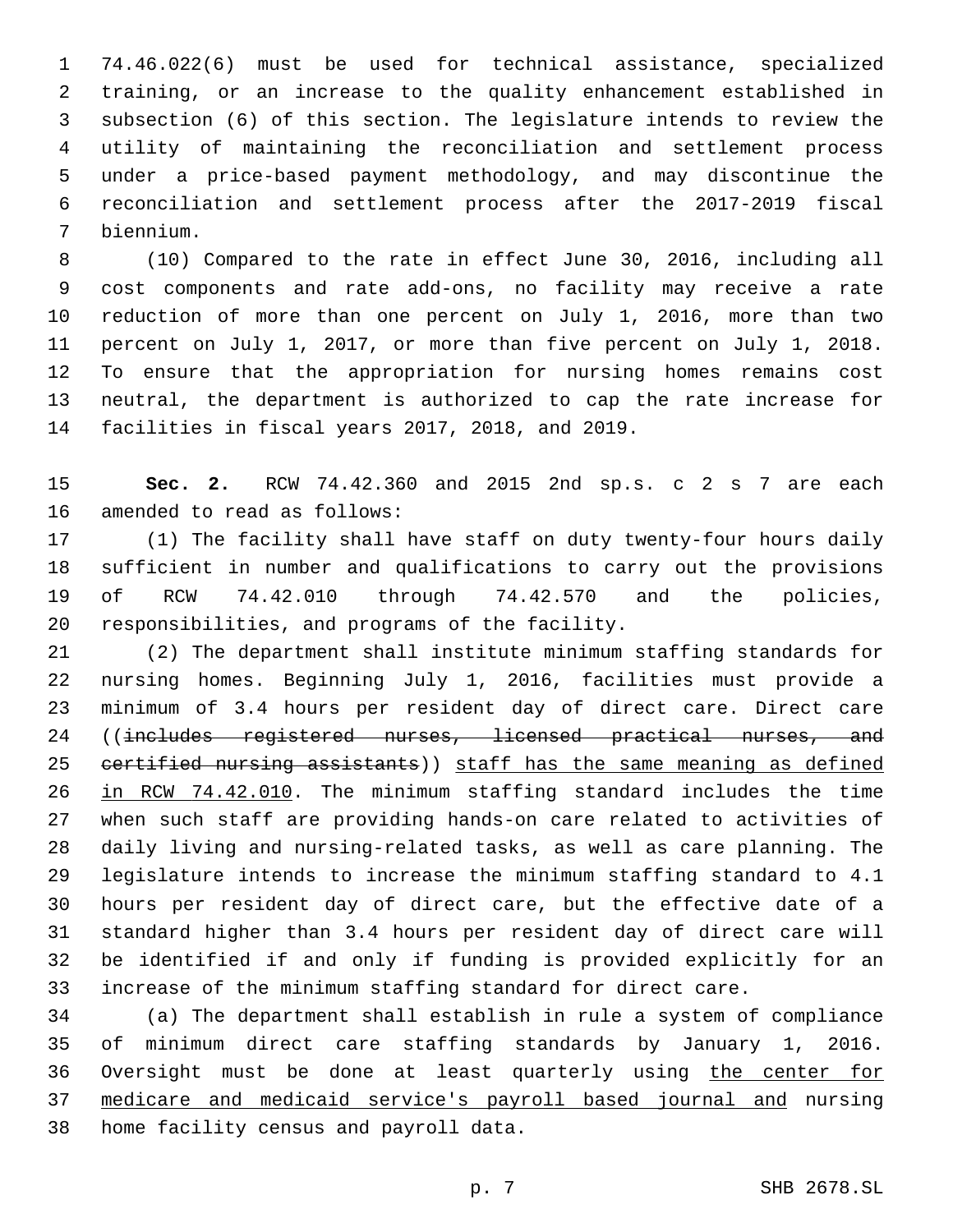(b) The department shall establish in rule by January 1, 2016, a system of financial penalties for facilities out of compliance with minimum staffing standards. No monetary penalty may be issued during 4 the implementation period of July 1, 2016, through September 30, 2016. If a facility is found noncompliant during the implementation period, the department shall provide a written notice identifying the staffing deficiency and require the facility to provide a sufficiently detailed correction plan to meet the statutory minimum staffing levels. Monetary penalties begin October 1, 2016. Monetary penalties must be established based on a formula that calculates the cost of wages and benefits for the missing staff hours. If a facility meets the requirements in subsection (3) or (4) of this section, the penalty amount must be based solely on the wages and benefits of 14 certified nurse aides. The first monetary penalty for noncompliance must be at a lower amount than subsequent findings of noncompliance. Monetary penalties established by the department may not exceed two hundred percent of the wage and benefit costs that would have otherwise been expended to achieve the required staffing minimum HPRD for the quarter. A facility found out of compliance must be assessed a monetary penalty at the lowest penalty level if the facility has met or exceeded the requirements in subsection (2) of this section 22 for three or more consecutive years. Beginning July 1, 2016, pursuant to rules established by the department, funds that are received from financial penalties must be used for technical assistance, specialized training, or an increase to the quality enhancement 26 established in RCW 74.46.561.

 (c) The department shall establish in rule an exception allowing geriatric behavioral health workers as defined in RCW 74.42.010 to be recognized in the minimum staffing requirements as part of the direct care service delivery to individuals suffering from mental illness. In order to qualify for the exception:

 (i) The worker must have at least three years experience providing care for individuals with chronic mental health issues, dementia, or intellectual and developmental disabilities in a long-35 term care or behavioral health care setting;

 (ii) The worker must have advanced practice knowledge in aging, disability, mental illness, Alzheimer's disease, and developmental 38 disabilities; and

 (iii) Any geriatric behavioral health worker holding less than a master's degree in social work must be directly supervised by an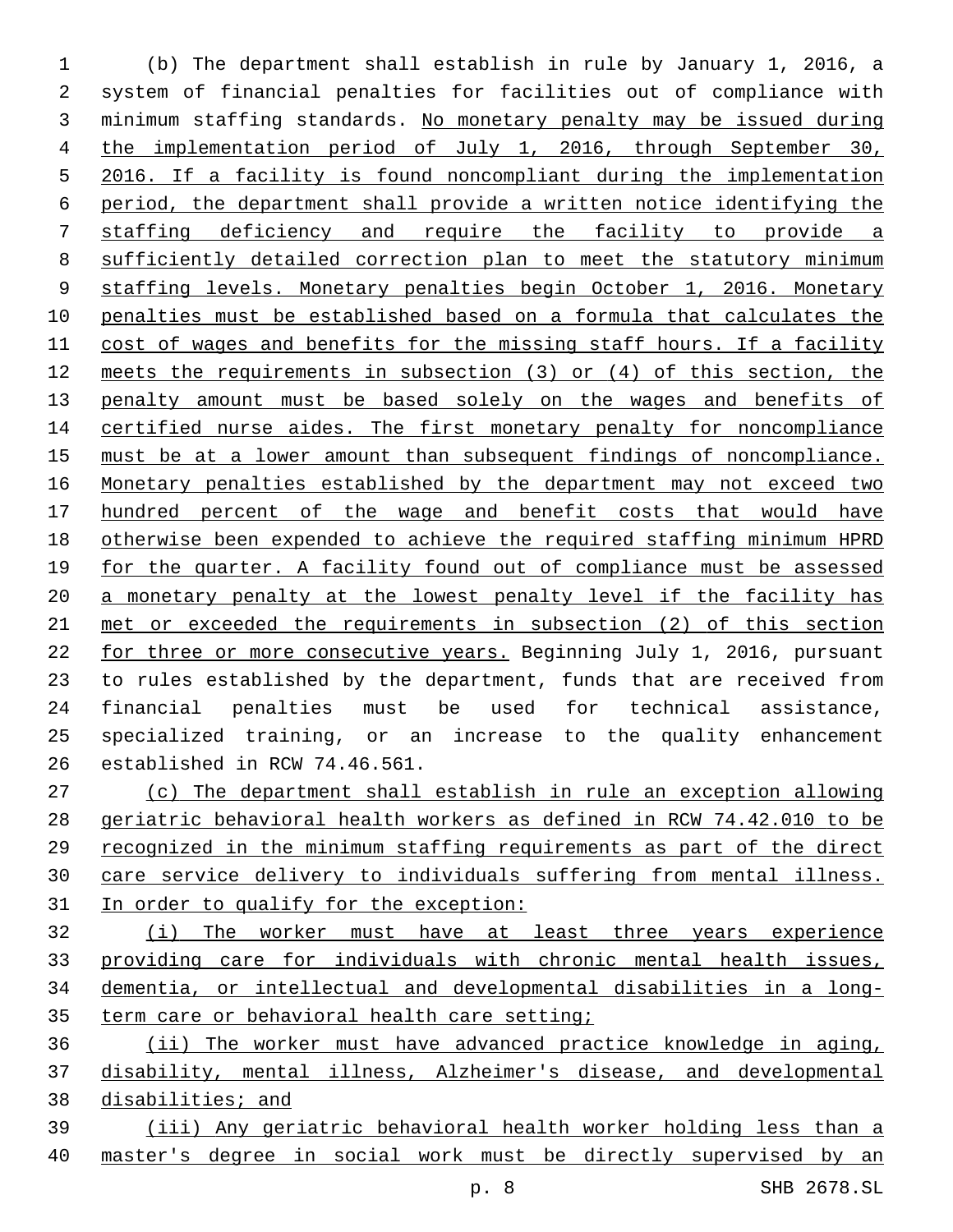employee who has a master's degree in social work or a registered 2 nurse.

# (d)(i) The department shall establish a limited exception to the 3.4 HPRD staffing requirement for facilities demonstrating a good 5 faith effort to hire and retain staff.

 (ii) To determine initial facility eligibility for exception consideration, the department shall send surveys to facilities 8 <u>anticipated to be below, at, or slightly above the 3.4 HPRD</u> 9 requirement. These surveys must measure the HPRD in a manner as similar as possible to the centers for medicare and medicaid services' payroll-based journal and cover the staffing of a facility from October through December of 2015, January through March of 2016, 13 and April through June of 2016. A facility must be below the 3.4 14 staffing standard on all three surveys to be eligible for exception consideration. If the staffing HPRD for a facility declines from any 16 quarter to another during the survey period, the facility must provide sufficient information to the department to allow the department to determine if the staffing decrease was deliberate or a result of neglect, which is the lack of evidence demonstrating the facility's efforts to maintain or improve its staffing ratio. The burden of proof is on the facility and the determination of whether or not the decrease was deliberate or due to neglect is entirely at 23 the discretion of the department. If the department determines a facility's decline was deliberate or due to neglect, that facility is not eligible for an exception consideration.

 (iii) To determine eligibility for exception approval, the department shall review the plan of correction submitted by the facility. Before a facility's exception may be renewed, the department must determine that sufficient progress is being made towards reaching the 3.4 HPRD staffing requirement. When reviewing whether to grant or renew an exception, the department must consider factors including but not limited to: Financial incentives offered by 33 the facilities such as recruitment bonuses and other incentives; the robustness of the recruitment process; county employment data; specific steps the facility has undertaken to improve retention; improvements in the staffing ratio compared to the baseline established in the surveys and whether this trend is continuing; and compliance with the process of submitting staffing data, adherence to the plan of correction, and any progress toward meeting this plan, as determined by the department.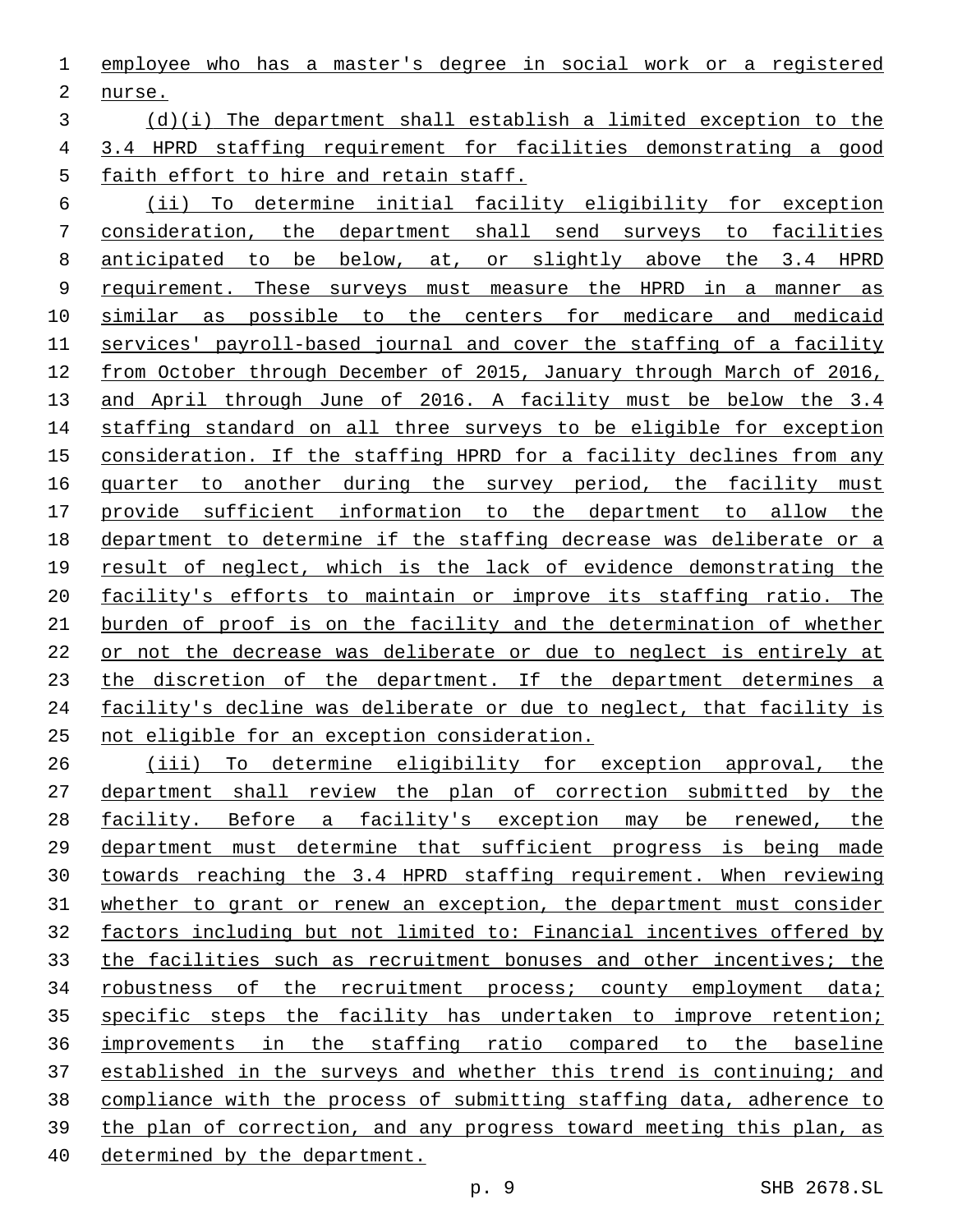(iv) Only facilities that have their direct care component rate increase capped according to RCW 74.46.561 are eligible for exception consideration. Facilities that will have their direct care component rate increase capped for one or two years are eligible for exception consideration through June 30, 2017. Facilities that will have their direct care component rate increase capped for three years are eligible for exception consideration through June 30, 2018.

 (v) The department may not grant or renew a facility's exception if the facility meets the 3.4 HPRD staffing requirement and subsequently drops below the 3.4 HPRD staffing requirement.

 (vi) The department may grant exceptions for a six-month period per exception. The department's authority to grant exceptions to the 13 3.4 HPRD staffing requirement expires June 30, 2018.

14 (3)(a) Large nonessential community providers must have a registered nurse on duty directly supervising resident care twenty-16 four hours per day, seven days per week.

 (b) The department shall establish a limited exception process to facilities that can demonstrate a good faith effort to hire a 19 registered nurse for the last eight hours of required coverage per day. In granting an exception, the department may consider wages and benefits offered and the availability of registered nurses in the particular geographic area. A one-year exception may be granted and 23 may be renewable for up to three consecutive years; however, the department may limit the admission of new residents, based on medical conditions or complexities, when a registered nurse is not on-site and readily available. If a facility receives an exemption, that information must be included in the department's nursing home locator. After June 30, 2019, the department, along with a stakeholder work group established by the department, shall conduct a review of the exceptions process to determine if it is still necessary.

 (4) Essential community providers and small nonessential community providers must have a registered nurse on duty directly supervising resident care a minimum of sixteen hours per day, seven days per week, and a registered nurse or a licensed practical nurse on duty directly supervising resident care the remaining eight hours 37 per day, seven days per week.

 **Sec. 3.** RCW 74.42.010 and 2011 c 228 s 2 and 2011 c 89 s 19 are 39 each reenacted and amended to read as follows: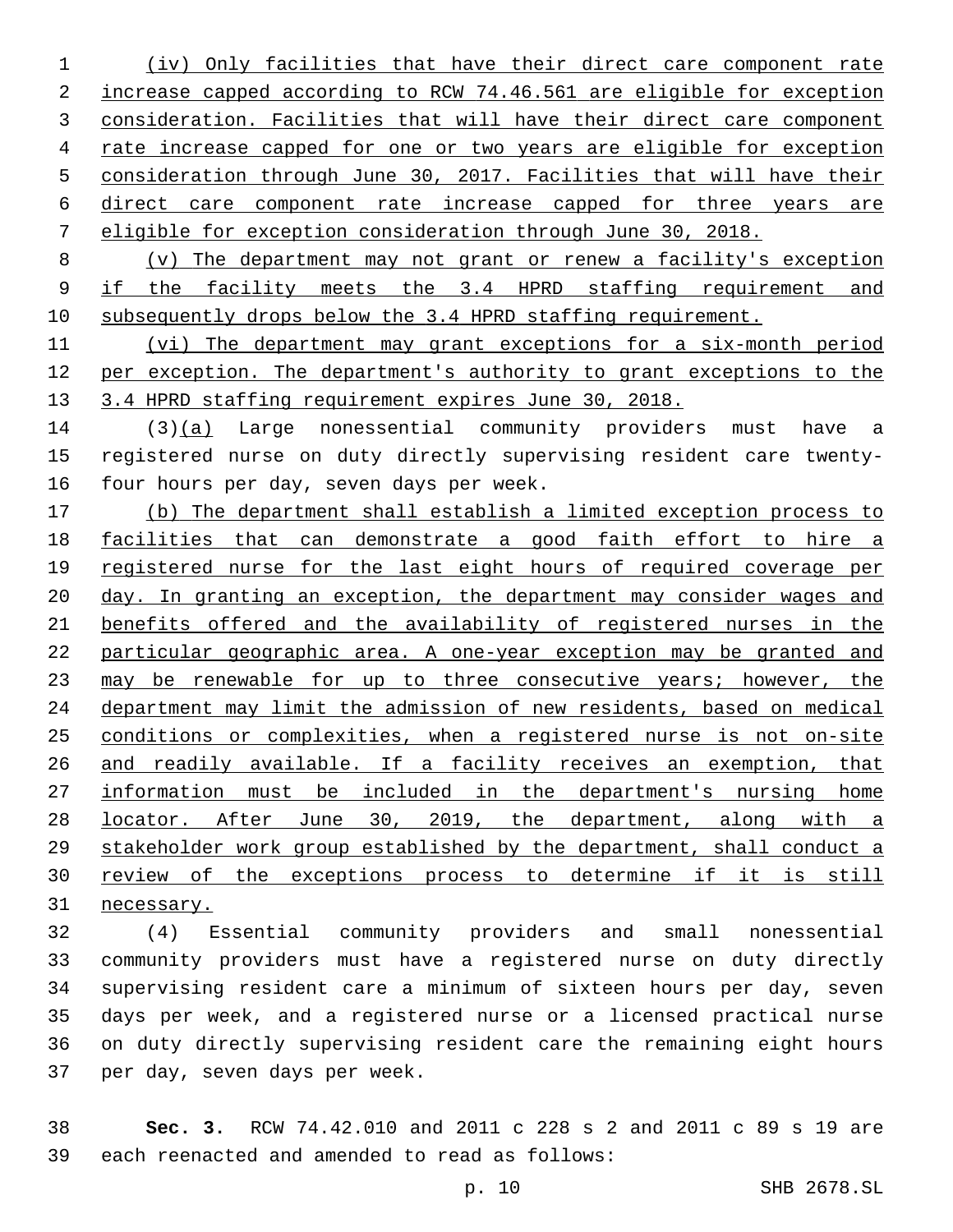Unless the context clearly requires otherwise, the definitions in 2 this section apply throughout this chapter.

 (1) "Department" means the department of social and health services and the department's employees.4

 (2) "Facility" refers to a nursing home as defined in RCW 18.51.010.6

 (3) "Licensed practical nurse" means a person licensed to practice practical nursing under chapter 18.79 RCW.

 (4) "Medicaid" means Title XIX of the Social Security Act enacted by the social security amendments of 1965 (42 U.S.C. Sec. 1396; 79 11 Stat. 343), as amended.

 (5) "Nurse practitioner" means a person licensed to practice advanced registered nursing under chapter 18.79 RCW.

 (6) "Nursing care" means that care provided by a registered nurse, an advanced registered nurse practitioner, a licensed practical nurse, or a nursing assistant in the regular performance of 17 their duties.

 (7) "Physician" means a person practicing pursuant to chapter 18.57 or 18.71 RCW, including, but not limited to, a physician employed by the facility as provided in chapter 18.51 RCW.

 (8) "Physician assistant" means a person practicing pursuant to 22 chapter 18.57A or 18.71A RCW.

(9) "Qualified therapist" means:23

 (a) An activities specialist who has specialized education, training, or experience specified by the department.

 (b) An audiologist who is eligible for a certificate of clinical competence in audiology or who has the equivalent education and 28 clinical experience.

(c) A mental health professional as defined in chapter 71.05 RCW.

 (d) An intellectual disabilities professional who is a qualified therapist or a therapist approved by the department and has specialized training or one year experience in treating or working with persons with intellectual or developmental disabilities.

 (e) An occupational therapist who is a graduate of a program in occupational therapy or who has equivalent education or training.

(f) A physical therapist as defined in chapter 18.74 RCW.

(g) A social worker as defined in RCW 18.320.010(2).

 (h) A speech pathologist who is eligible for a certificate of clinical competence in speech pathology or who has equivalent 40 education and clinical experience.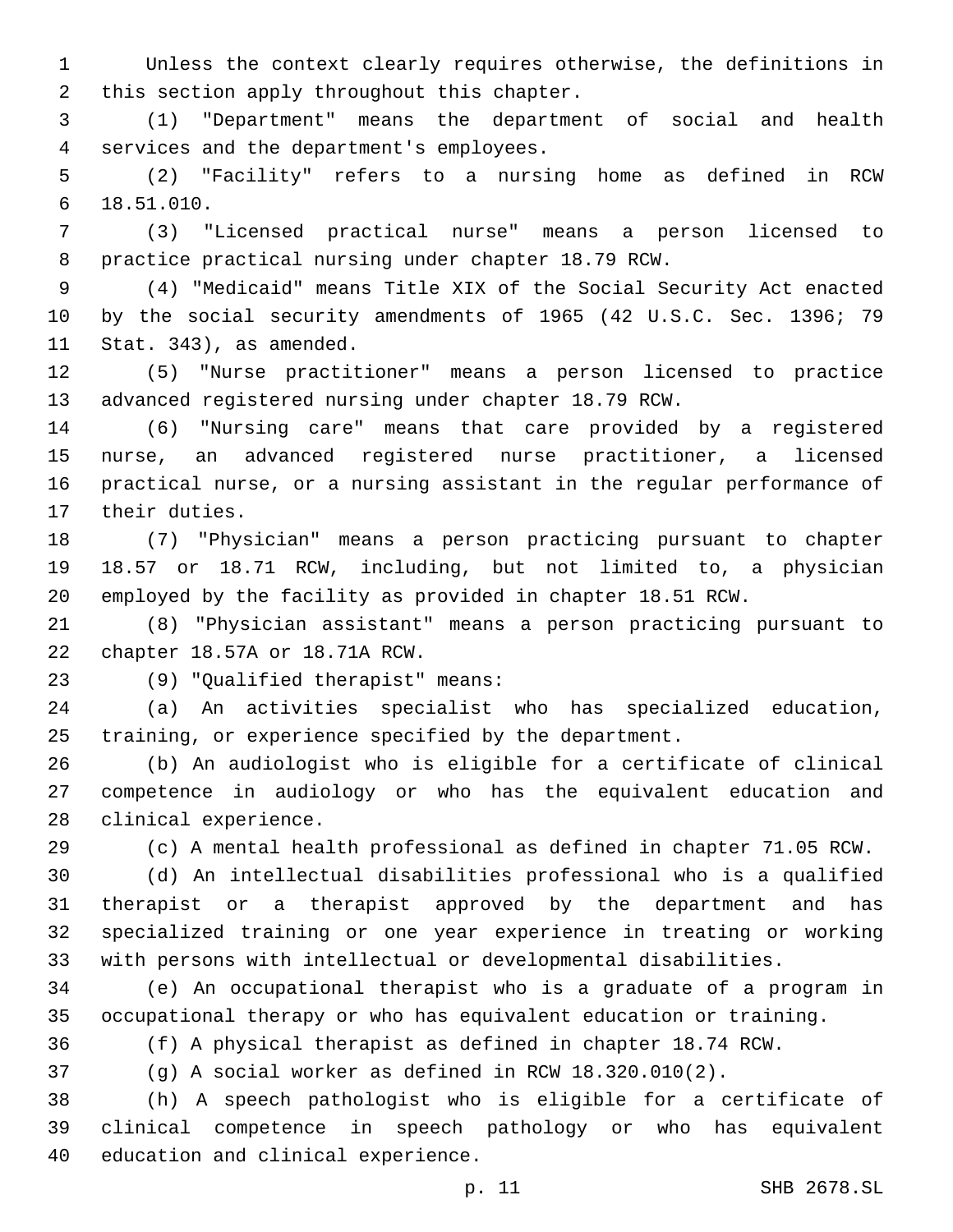(10) "Registered nurse" means a person licensed to practice 2 registered nursing under chapter 18.79 RCW.

 (11) "Resident" means an individual residing in a nursing home, as defined in RCW 18.51.010.4

 (12) "Direct care staff" means the staffing domain identified and defined in the center for medicare and medicaid service's five-star quality rating system and as reported through the center for medicare and medicaid service's payroll-based journal.

 (13) "Geriatric behavioral health worker" means a person with a bachelor's or master's degree in social work who has received specialized training devoted to mental illness and treatment of older adults.

 (14) "Licensed practical nurse" means a person licensed to practice practical nursing under chapter 18.79 RCW.

 **Sec. 4.** RCW 74.46.020 and 2010 1st sp.s. c 34 s 2 are each 16 amended to read as follows:

 Unless the context clearly requires otherwise, the definitions in 18 this section apply throughout this chapter.

 (1) "Appraisal" means the process of estimating the fair market value or reconstructing the historical cost of an asset acquired in a past period as performed by a professionally designated real estate appraiser with no pecuniary interest in the property to be appraised. It includes a systematic, analytic determination and the recording and analyzing of property facts, rights, investments, and values based on a personal inspection and inventory of the property.

 (2) "Arm's-length transaction" means a transaction resulting from good-faith bargaining between a buyer and seller who are not related organizations and have adverse positions in the market place. Sales or exchanges of nursing home facilities among two or more parties in which all parties subsequently continue to own one or more of the facilities involved in the transactions shall not be considered as arm's-length transactions for purposes of this chapter. Sale of a nursing home facility which is subsequently leased back to the seller within five years of the date of sale shall not be considered as an arm's-length transaction for purposes of this chapter.

 (3) "Assets" means economic resources of the contractor, recognized and measured in conformity with generally accepted 38 accounting principles.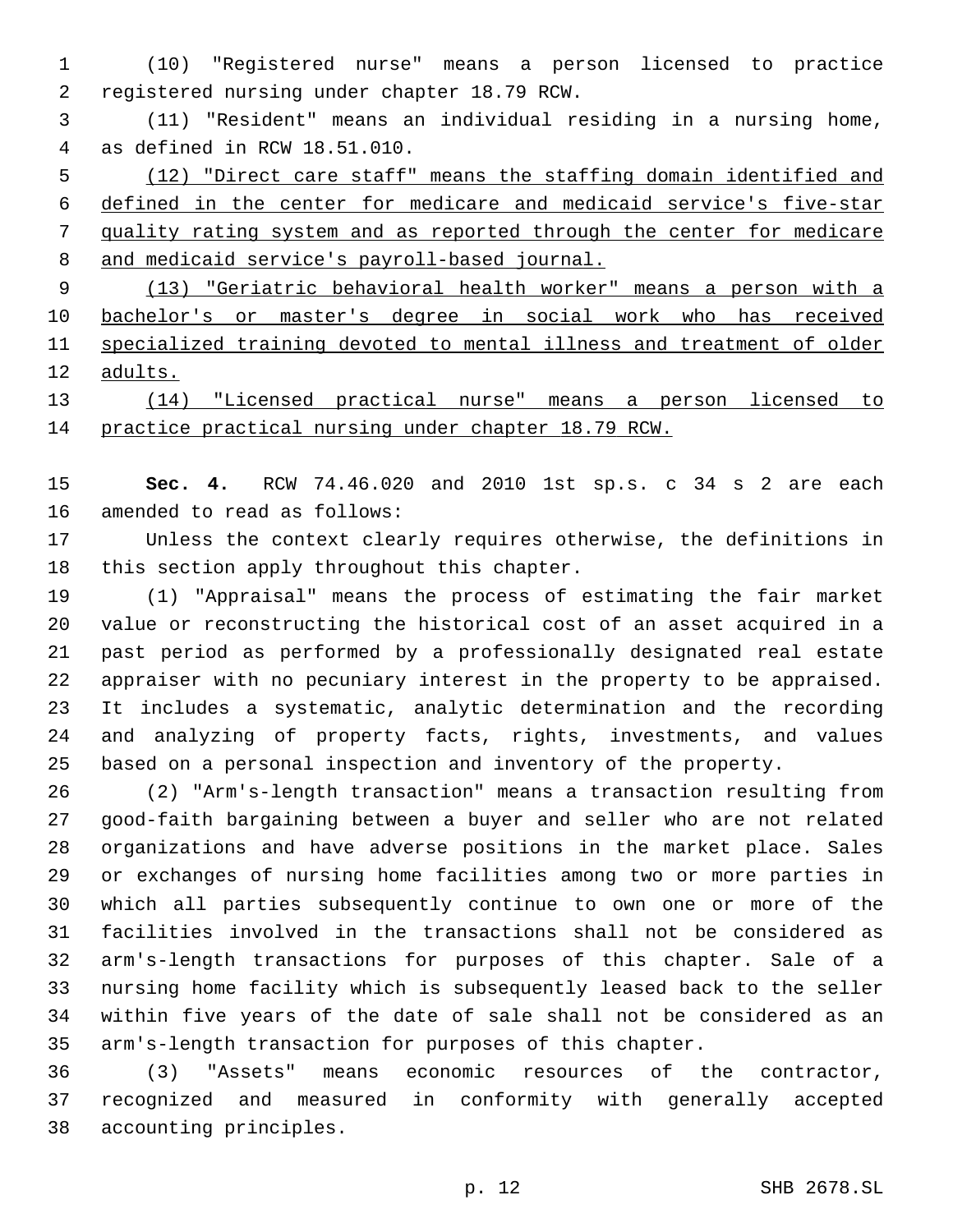(4) "Audit" or "department audit" means an examination of the records of a nursing facility participating in the medicaid payment system, including but not limited to: The contractor's financial and statistical records, cost reports and all supporting documentation and schedules, receivables, and resident trust funds, to be performed as deemed necessary by the department and according to department 7 rule.

 (5) "Capitalization" means the recording of an expenditure as an 9 asset.

 (6) "Case mix" means a measure of the intensity of care and services needed by the residents of a nursing facility or a group of 12 residents in the facility.

 (7) "Case mix index" means a number representing the average case 14 mix of a nursing facility.

 (8) "Case mix weight" means a numeric score that identifies the relative resources used by a particular group of a nursing facility's 17 residents.

 (9) (("Certificate of capital authorization" means a certification from the department for an allocation from the biennial capital financing authorization for all new or replacement building 21 construction, or for major renovation projects, receiving a certificate of need or a certificate of need exemption under chapter 70.38 RCW after July 1, 2001.

 $(24$   $(10))$  "Contractor" means a person or entity licensed under chapter 18.51 RCW to operate a medicare and medicaid certified nursing facility, responsible for operational decisions, and contracting with the department to provide services to medicaid 28 recipients residing in the facility.

 $((+11))$  (10) "Default case" means no initial assessment has been completed for a resident and transmitted to the department by the cut-off date, or an assessment is otherwise past due for the 32 resident, under state and federal requirements.

33 (( $(12)$ )) (11) "Department" means the department of social and 34 health services (DSHS) and its employees.

35  $((+13))$   $(12)$  "Depreciation" means the systematic distribution of the cost or other basis of tangible assets, less salvage, over the 37 estimated useful life of the assets.

38 (((+14))) (13) "Direct care component" means nursing care and related care provided to nursing facility residents and includes the 40 therapy care component, along with food, laundry, and dietary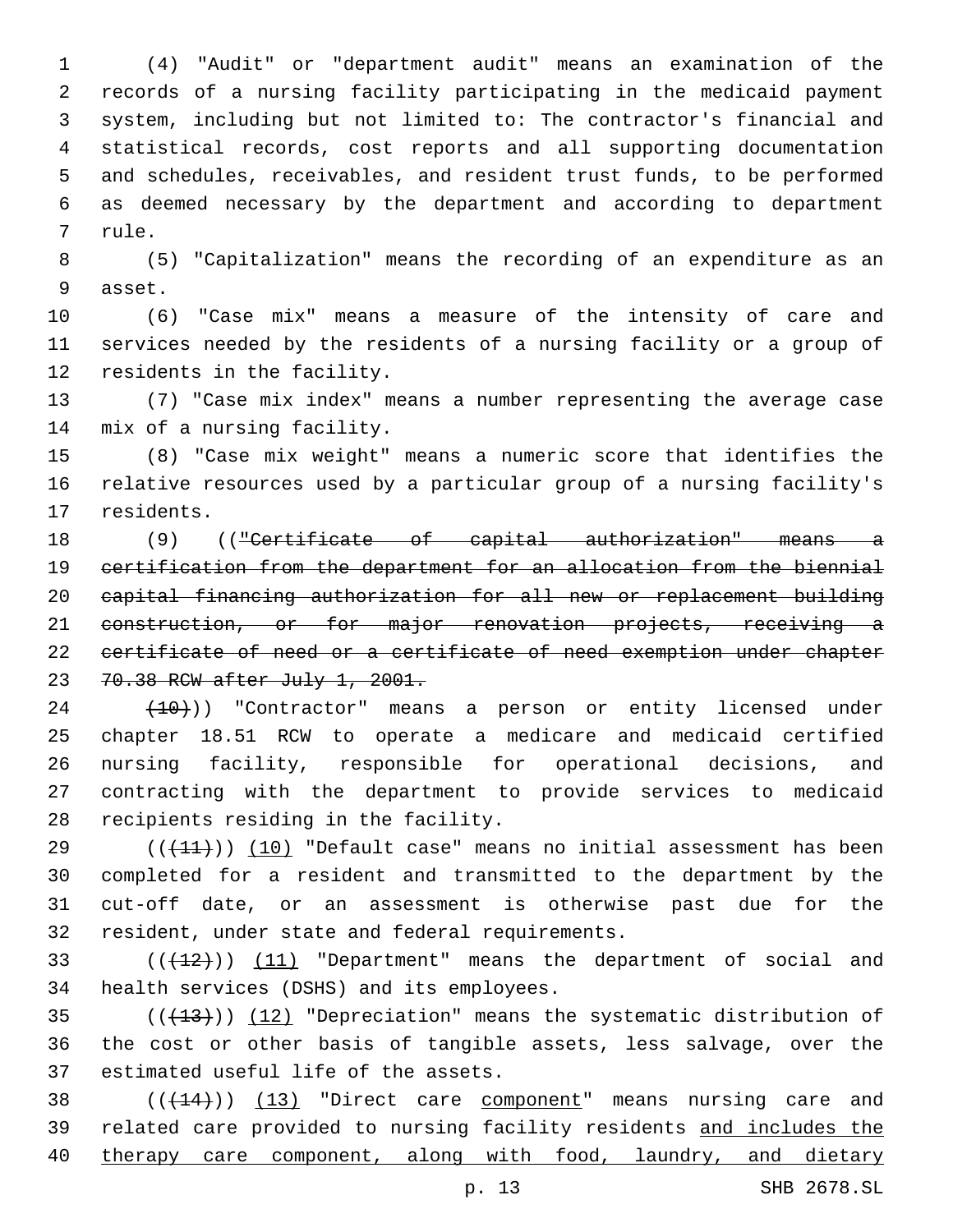1 services of the previous system. ((Therapy care shall not be

2 considered part of direct care.

3 (15))) (14) "Direct care supplies" means medical, pharmaceutical, 4 and other supplies required for the direct care of a nursing 5 facility's residents.

6  $((+16))$  (15) "Entity" means an individual, partnership, 7 corporation, limited liability company, or any other association of 8 individuals capable of entering enforceable contracts.

 $((+17))$   $(16)$  "Equity" means the net book value of all tangible and intangible assets less the recorded value of all liabilities, as recognized and measured in conformity with generally accepted 12 accounting principles.

13 (((18))) (17) "Essential community provider" means a facility 14 which is the only nursing facility within a commuting distance radius 15 of at least forty minutes duration, traveling by automobile.

16 (( $(19)$ ) (18) "Facility" or "nursing facility" means a nursing home licensed in accordance with chapter 18.51 RCW, excepting nursing homes certified as institutions for mental diseases, or that portion of a multiservice facility licensed as a nursing home, or that portion of a hospital licensed in accordance with chapter 70.41 RCW 21 which operates as a nursing home.

22  $((+20))$  (19) "Fair market value" means the replacement cost of 23 an asset less observed physical depreciation on the date for which 24 the market value is being determined.

25 (( $(21)$ ) (20) "Financial statements" means statements prepared 26 and presented in conformity with generally accepted accounting 27 principles including, but not limited to, balance sheet, statement of 28 operations, statement of changes in financial position, and related 29 notes.

30 (( $(22)$ )) (21) "Generally accepted accounting principles" means 31 accounting principles approved by the financial accounting standards 32 board (FASB) or its successor.

 $(1+23)$  ( $(22)$  "Grouper" means a computer software product that 34 groups individual nursing facility residents into case mix 35 classification groups based on specific resident assessment data and 36 computer logic.

 ( $(\frac{24}{12})$ ) (23) "High labor-cost county" means an urban county in which the median allowable facility cost per case mix unit is more than ten percent higher than the median allowable facility cost per case mix unit among all other urban counties, excluding that county.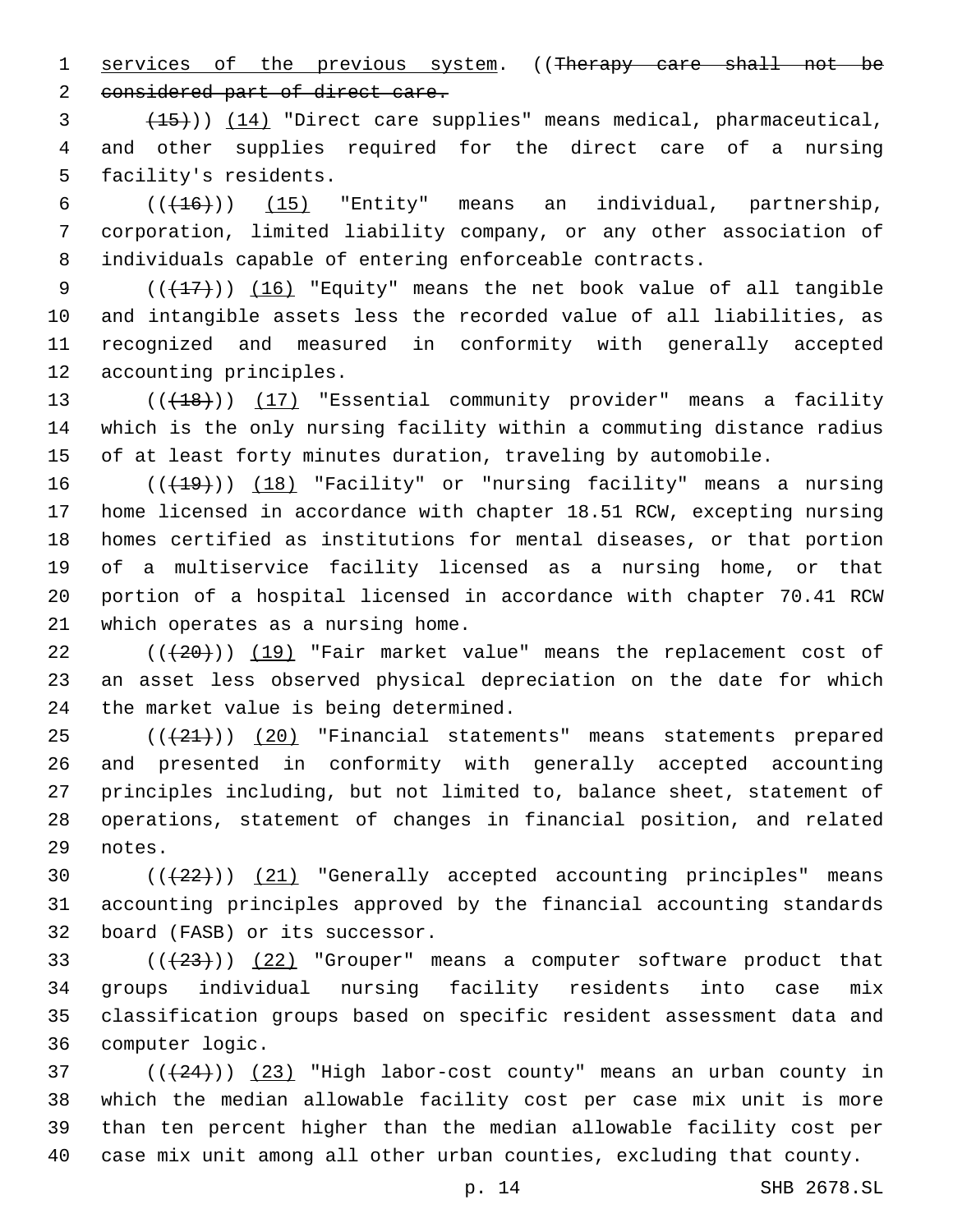(( $(25)$ )) (24) "Historical cost" means the actual cost incurred in acquiring and preparing an asset for use, including feasibility studies, architect's fees, and engineering studies.

 ( $(\overline{+26})$ ) (25) "Home and central office costs" means costs that are incurred in the support and operation of a home and central office. Home and central office costs include centralized services that are performed in support of a nursing facility. The department may exclude from this definition costs that are nonduplicative, documented, ordinary, necessary, and related to the provision of care 10 services to authorized patients.

 $((+27))$  (26) "Large nonessential community providers" means nonessential community providers with more than sixty licensed beds, 13 regardless of how many beds are set up or in use.

14 (( $(28)$ )) (27) "Lease agreement" means a contract between two parties for the possession and use of real or personal property or assets for a specified period of time in exchange for specified periodic payments. Elimination (due to any cause other than death or divorce) or addition of any party to the contract, expiration, or modification of any lease term in effect on January 1, 1980, or termination of the lease by either party by any means shall constitute a termination of the lease agreement. An extension or renewal of a lease agreement, whether or not pursuant to a renewal provision in the lease agreement, shall be considered a new lease agreement. A strictly formal change in the lease agreement which modifies the method, frequency, or manner in which the lease payments are made, but does not increase the total lease payment obligation of the lessee, shall not be considered modification of a lease term.

28 ((+29))) (28) "Medical care program" or "medicaid program" means medical assistance, including nursing care, provided under RCW 74.09.500 or authorized state medical care services.

31 (( $\left(\frac{30}{10}\right)$ ) (29) "Medical care recipient," "medicaid recipient," or "recipient" means an individual determined eligible by the department for the services provided under chapter 74.09 RCW.

 ( $(\frac{31}{})$ ) (30) "Minimum data set" means the overall data component of the resident assessment instrument, indicating the strengths, needs, and preferences of an individual nursing facility resident.

37 (( $(32)$ )) (31) "Net book value" means the historical cost of an 38 asset less accumulated depreciation.

 $(1+33)$  ( $(32)$  "Net invested funds" means the net book value of tangible fixed assets employed by a contractor to provide services

p. 15 SHB 2678.SL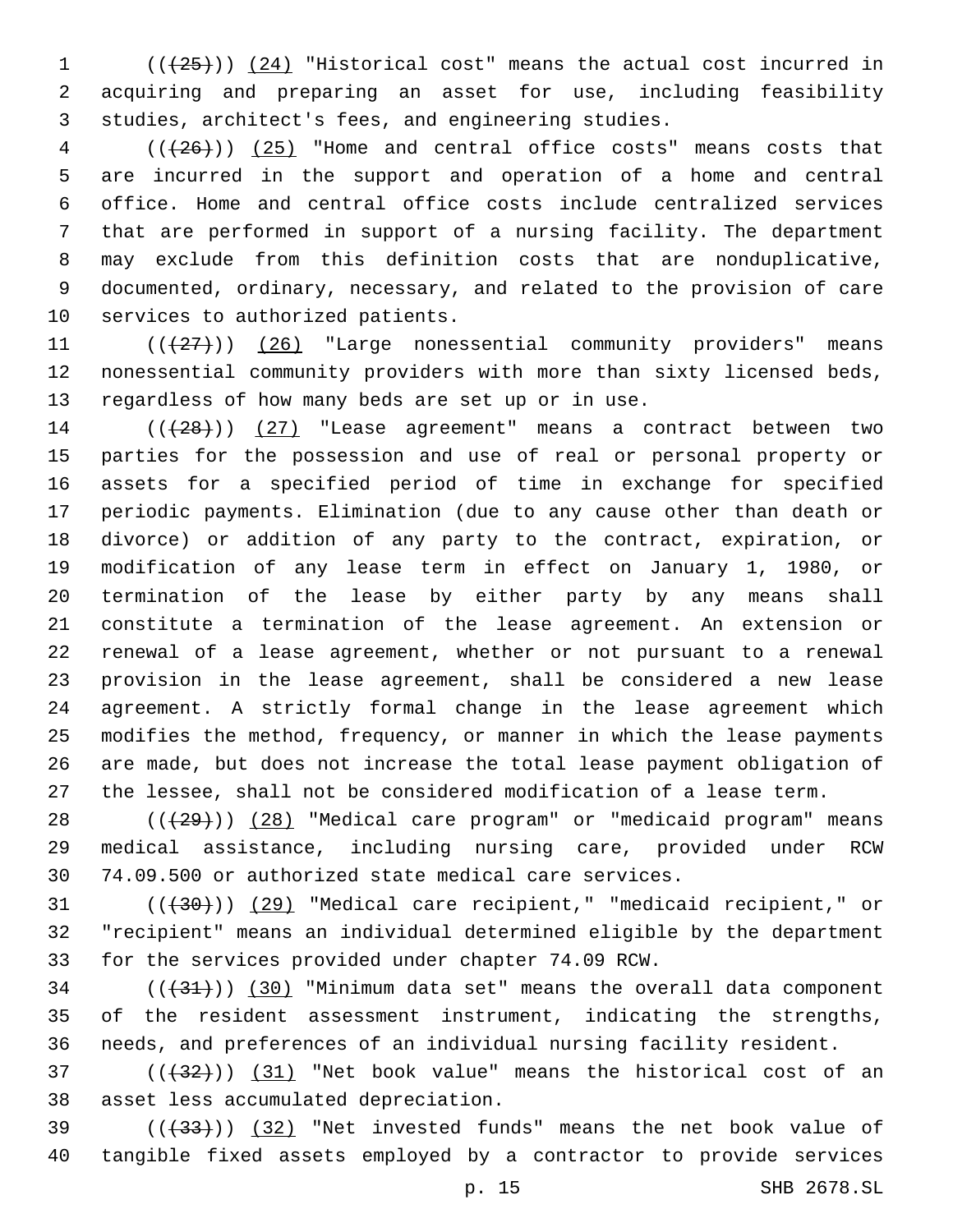under the medical care program, including land, buildings, and equipment as recognized and measured in conformity with generally 3 accepted accounting principles.

 (((34))) (33) "Nonurban county" means a county which is not located in a metropolitan statistical area as determined and defined by the United States office of management and budget or other appropriate agency or office of the federal government.

8 (( $(35)$ )) (34) "Owner" means a sole proprietor, general or limited partners, members of a limited liability company, and beneficial interest holders of five percent or more of a corporation's 11 outstanding stock.

12 ((+36))) (35) "Patient day" or "resident day" means a calendar day of care provided to a nursing facility resident, regardless of payment source, which will include the day of admission and exclude the day of discharge; except that, when admission and discharge occur on the same day, one day of care shall be deemed to exist. A "medicaid day" or "recipient day" means a calendar day of care provided to a medicaid recipient determined eligible by the department for services provided under chapter 74.09 RCW, subject to the same conditions regarding admission and discharge applicable to a 21 patient day or resident day of care.

22  $((+37))$  (36) "Qualified therapist" means:

(a) A mental health professional as defined by chapter 71.05 RCW;

 (b) An intellectual disabilities professional who is a therapist approved by the department who has had specialized training or one year's experience in treating or working with persons with 27 intellectual or developmental disabilities;

 (c) A speech pathologist who is eligible for a certificate of clinical competence in speech pathology or who has the equivalent 30 education and clinical experience;

(d) A physical therapist as defined by chapter 18.74 RCW;

 (e) An occupational therapist who is a graduate of a program in occupational therapy, or who has the equivalent of such education or 34 training; and

 (f) A respiratory care practitioner certified under chapter 18.89 36 RCW.

37 (( $(38)$ )) (37) "Rate" or "rate allocation" means the medicaid per- patient-day payment amount for medicaid patients calculated in accordance with the allocation methodology set forth in part E of 40 this chapter.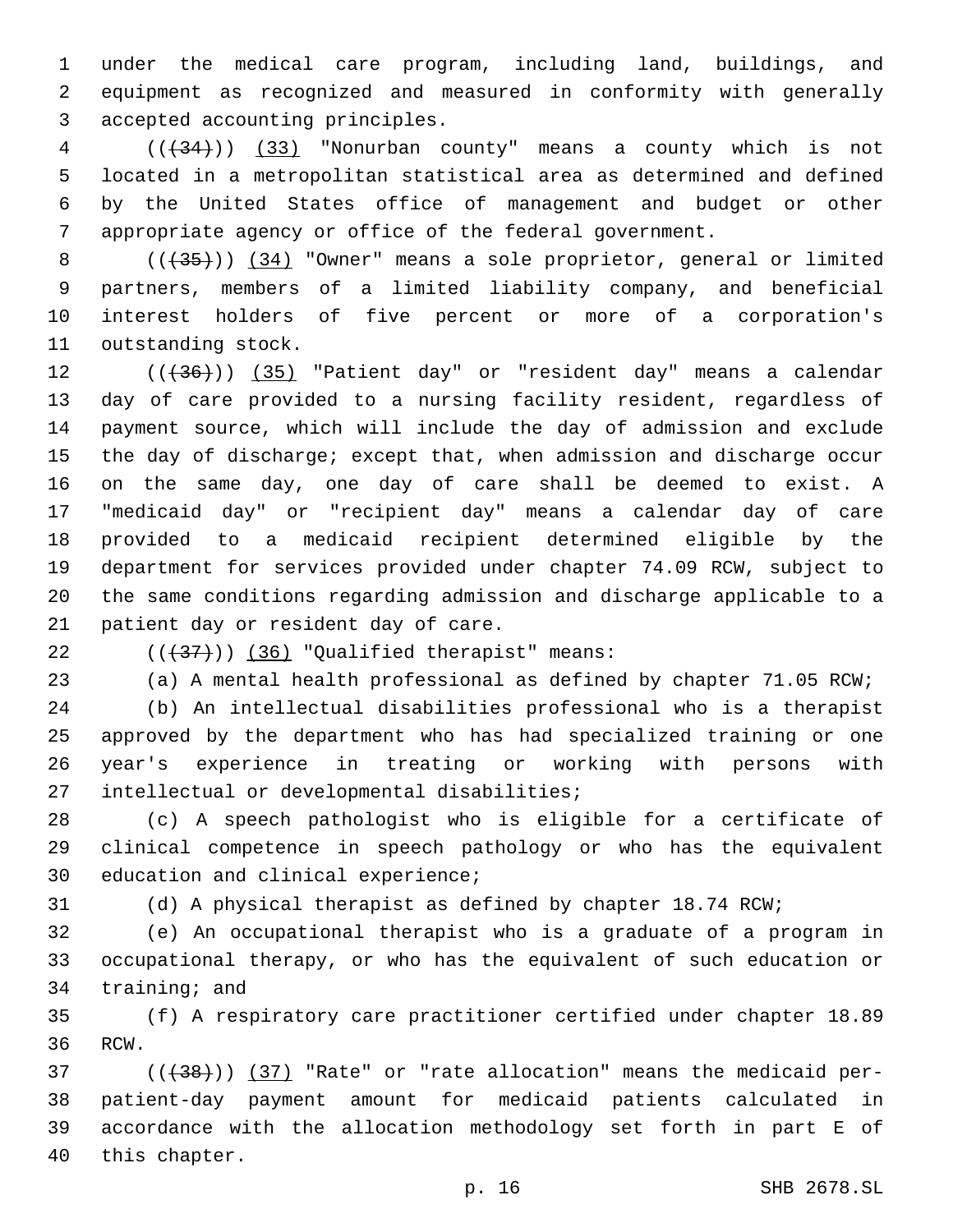1 (( $\left(\frac{1}{39}\right)$ ) (38) "Rebased rate" or "cost-rebased rate" means a facility-specific component rate assigned to a nursing facility for a particular rate period established on desk-reviewed, adjusted costs reported for that facility covering at least six months of a prior calendar year designated as a year to be used for cost-rebasing payment rate allocations under the provisions of this chapter.

 (((40))) (39) "Records" means those data supporting all financial statements and cost reports including, but not limited to, all general and subsidiary ledgers, books of original entry, and transaction documentation, however such data are maintained.

11 (( $(41)$ )) (40) "Resident assessment instrument," including federally approved modifications for use in this state, means a federally mandated, comprehensive nursing facility resident care planning and assessment tool, consisting of the minimum data set and 15 resident assessment protocols.

16 (( $(42)$ )) (41) "Resident assessment protocols" means those components of the resident assessment instrument that use the minimum data set to trigger or flag a resident's potential problems and risk 19 areas.

20 (( $(43)$ )) (42) "Resource utilization groups" means a case mix classification system that identifies relative resources needed to 22 care for an individual nursing facility resident.

23 (( $(444)$ )) (43) "Secretary" means the secretary of the department 24 of social and health services.

25 (( $(45)$ )) (44) "Small nonessential community providers" means nonessential community providers with sixty or fewer licensed beds, 27 regardless of how many beds are set up or in use.

 (((46) "Support services" means food, food preparation, dietary, housekeeping, and laundry services provided to nursing facility residents.

 $(47)$ ))  $(45)$  "Therapy care" means those services required by a nursing facility resident's comprehensive assessment and plan of care, that are provided by qualified therapists, or support personnel under their supervision, including related costs as designated by the 35 department.

 ( $(448)$ ))  $(46)$  "Title XIX" or "medicaid" means the 1965 amendments to the social security act, P.L. 89-07, as amended and the medicaid 38 program administered by the department.

39  $((+49))$   $(47)$  "Urban county" means a county which is located in a metropolitan statistical area as determined and defined by the United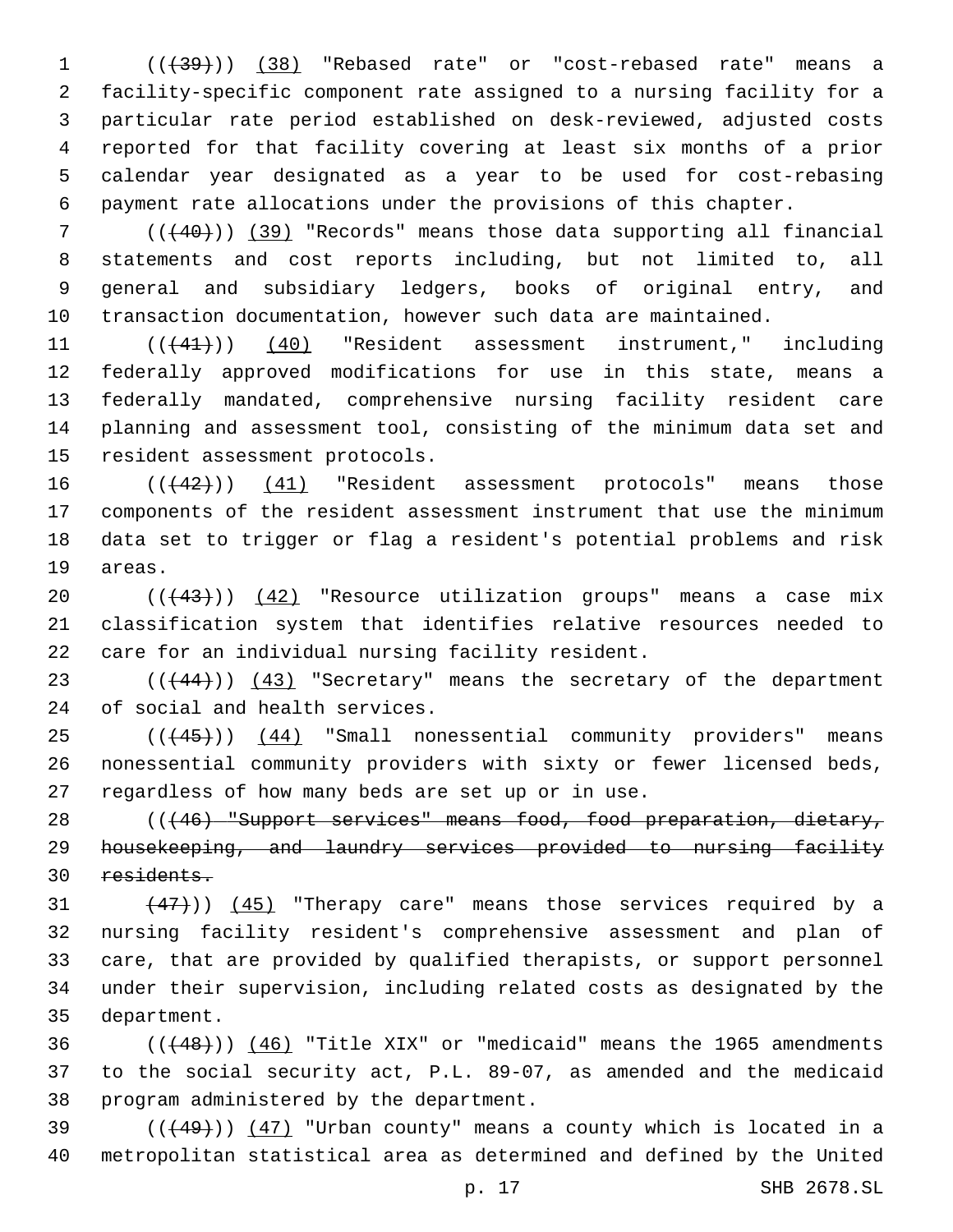States office of management and budget or other appropriate agency or 2 office of the federal government.

 (48) "Capital component" means a fair market rental system that sets a price per nursing facility bed.

 (49) "Indirect care component" means the elements of administrative expenses, maintenance costs, taxes, and housekeeping services from the previous system.

 (50) "Quality enhancement component" means a rate enhancement offered to facilities that meet or exceed the standard established 10 for the quality measures.

 **Sec. 5.** RCW 74.46.501 and 2015 2nd sp.s. c 2 s 2 are each 12 amended to read as follows:

 (1) From individual case mix weights for the applicable quarter, the department shall determine two average case mix indexes for each medicaid nursing facility, one for all residents in the facility, known as the facility average case mix index, and one for medicaid residents, known as the medicaid average case mix index.

 (2)(a) In calculating a facility's two average case mix indexes for each quarter, the department shall include all residents or medicaid residents, as applicable, who were physically in the facility during the quarter in question based on the resident assessment instrument completed by the facility and the requirements and limitations for the instrument's completion and transmission (January 1st through March 31st, April 1st through June 30th, July 1st through September 30th, or October 1st through December 31st).

 (b) The facility average case mix index shall exclude all default cases as defined in this chapter. However, the medicaid average case 28 mix index shall include all default cases.

 (3) Both the facility average and the medicaid average case mix indexes shall be determined by multiplying the case mix weight of each resident, or each medicaid resident, as applicable, by the number of days, as defined in this section and as applicable, the resident was at each particular case mix classification or group, and 34 then averaging.

 (4) In determining the number of days a resident is classified into a particular case mix group, the department shall determine a start date for calculating case mix grouping periods as specified by 38 rule.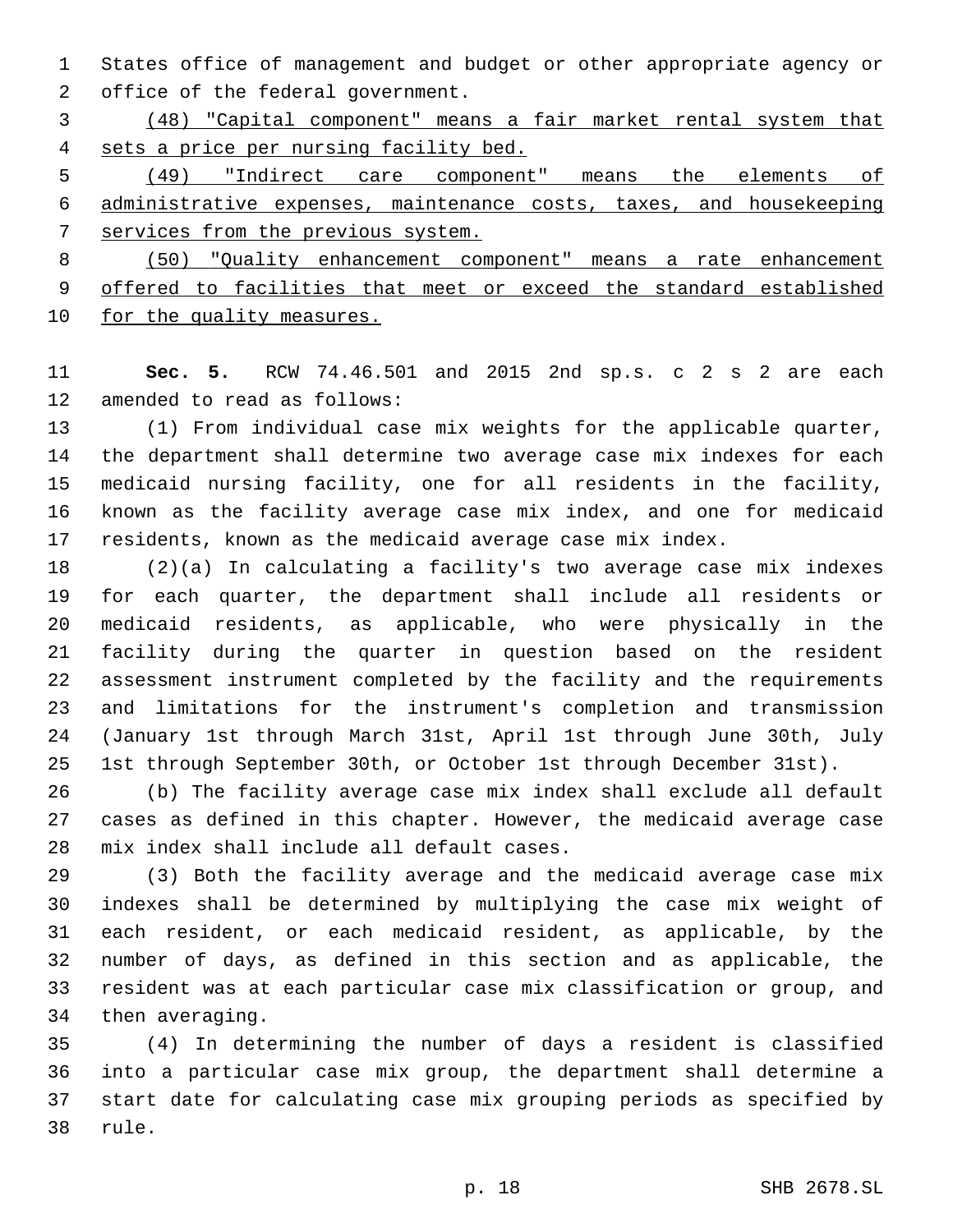(5) The cutoff date for the department to use resident assessment data, for the purposes of calculating both the facility average and the medicaid average case mix indexes, and for establishing and updating a facility's direct care component rate, shall be one month and one day after the end of the quarter for which the resident 6 assessment data applies.

 (6)(a) Although the facility average and the medicaid average case mix indexes shall both be calculated quarterly, the cost- rebasing period facility average case mix index will be used throughout the applicable cost-rebasing period in combination with 11 cost report data as specified by RCW ((74.46.431 and 74.46.506)) 12 74.46.561, to establish a facility's allowable cost per case mix unit. To allow for the transition to minimum data set 3.0 and implementation of resource utilization group IV for July 1, 2015, 15 through June 30, ((2017)) 2016, the department shall calculate rates using the medicaid average case mix scores effective for January 1, 2015, rates adjusted under RCW 74.46.485(1)(a), and the scores shall be increased each six months during the transition period by one-half 19 of one percent. The July 1, ((2017)) 2016, direct care cost per case mix unit shall be calculated by utilizing ((2015)) 2014 direct care 21 costs, patient days, and ((2015)) 2014 facility average case mix indexes based on the minimum data set 3.0 resource utilization group IV grouper 57. Otherwise, a facility's medicaid average case mix index shall be used to update a nursing facility's direct care 25 component rate semiannually.

 (b) The facility average case mix index used to establish each nursing facility's direct care component rate shall be based on an average of calendar quarters of the facility's average case mix indexes from the four calendar quarters occurring during the cost report period used to rebase the direct care component rate 31 allocations as specified in RCW ((74.46.431)) 74.46.561.

 (c) The medicaid average case mix index used to update or recalibrate a nursing facility's direct care component rate semiannually shall be from the calendar six-month period commencing nine months prior to the effective date of the semiannual rate. For example, July 1, 2010, through December 31, 2010, direct care component rates shall utilize case mix averages from the October 1, 2009, through March 31, 2010, calendar quarters, and so forth.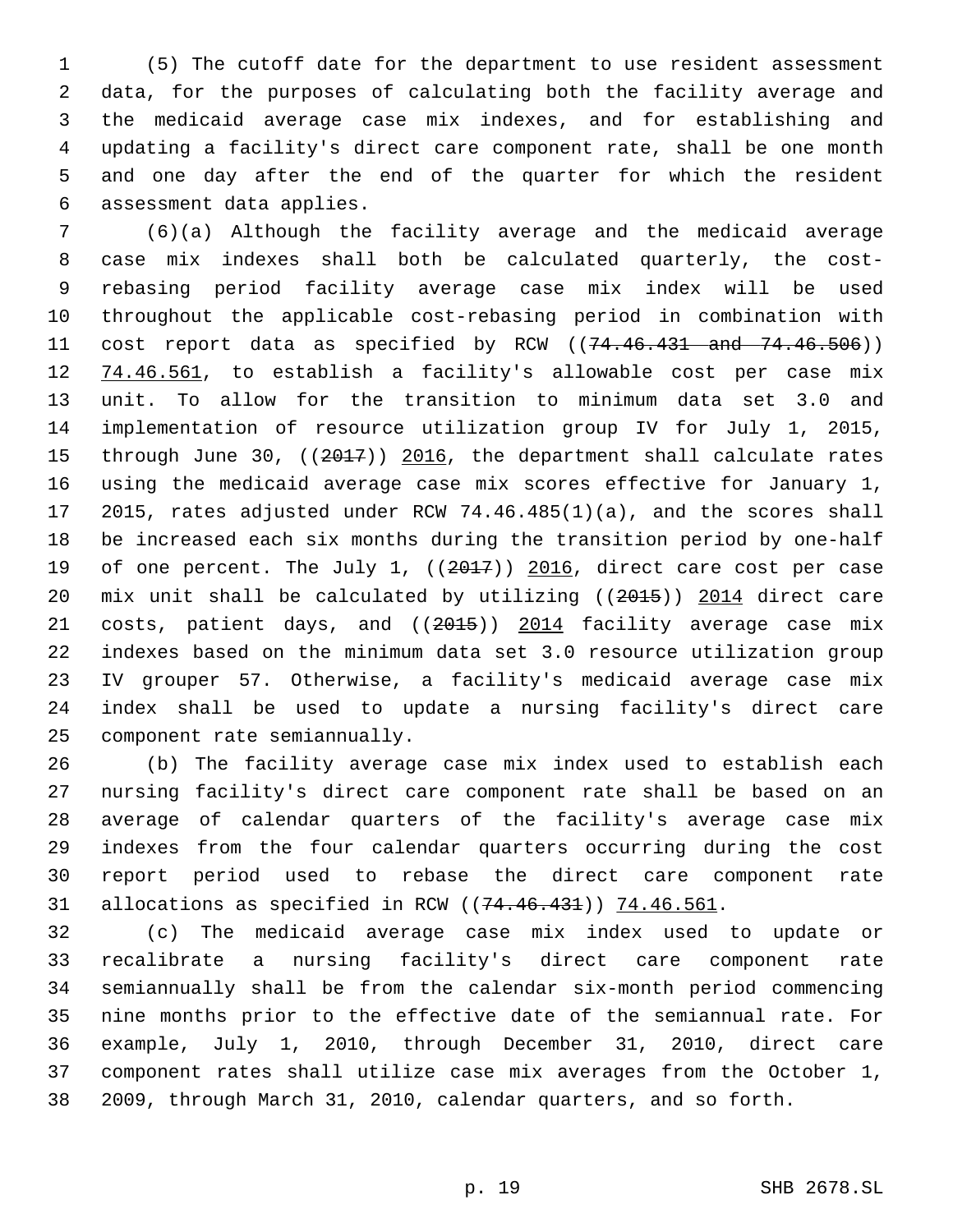**Sec. 6.** RCW 74.46.835 and 2010 1st sp.s. c 34 s 17 are each 2 amended to read as follows:

 (1) Payment for direct care at the pilot nursing facility in King county designed to meet the service needs of residents living with AIDS, as defined in RCW 70.24.017, and as specifically authorized for this purpose under chapter 9, Laws of 1989 1st ex. sess., shall be exempt from case mix methods of rate determination set forth in this 8 chapter and shall be exempt from the direct care ((metropolitan statistical area peer group cost limitation)) wage index adjustment 10 set forth in this chapter.

 (2) Direct care component rates at the AIDS pilot facility shall be based on direct care reported costs at the pilot facility, utilizing the same rate-setting cycle prescribed for other nursing facilities, and as supported by a staffing benchmark based upon a 15 department-approved acuity measurement system.

 (3) The provisions of RCW 74.46.421 and all other rate-setting principles, cost lids, and limits, including settlement as provided 18 in rule shall apply to the AIDS pilot facility.

(4) This section applies only to the AIDS pilot nursing facility.

 **Sec. 7.** RCW 74.46.581 and 2015 2nd sp.s. c 2 s 8 are each 21 amended to read as follows:

 A separate nursing facility quality enhancement account is created in the custody of the state treasurer. Beginning July 1, 24 2015, all net receipts from the reconciliation and settlement process provided in RCW 74.46.022(6), as described within RCW 74.46.561, must be deposited into the account. Beginning July 1, 2016, all receipts from the system of financial penalties for facilities out of compliance with minimum staffing standards, as described within RCW 74.42.360, must be deposited into the account. Only the secretary, or the secretary's designee, may authorize expenditures from the account. The account is subject to allotment procedures under chapter 43.88 RCW, but an appropriation is not required for expenditures. The department shall use the special account only for technical assistance for nursing facilities, specialized training for nursing facilities, or an increase to the quality enhancement established in RCW 74.46.561, or as necessary for the reconciliation and settlement process, which requires deposits and withdrawals to complete both the preliminary and final settlement net receipt amounts for this

39 account.